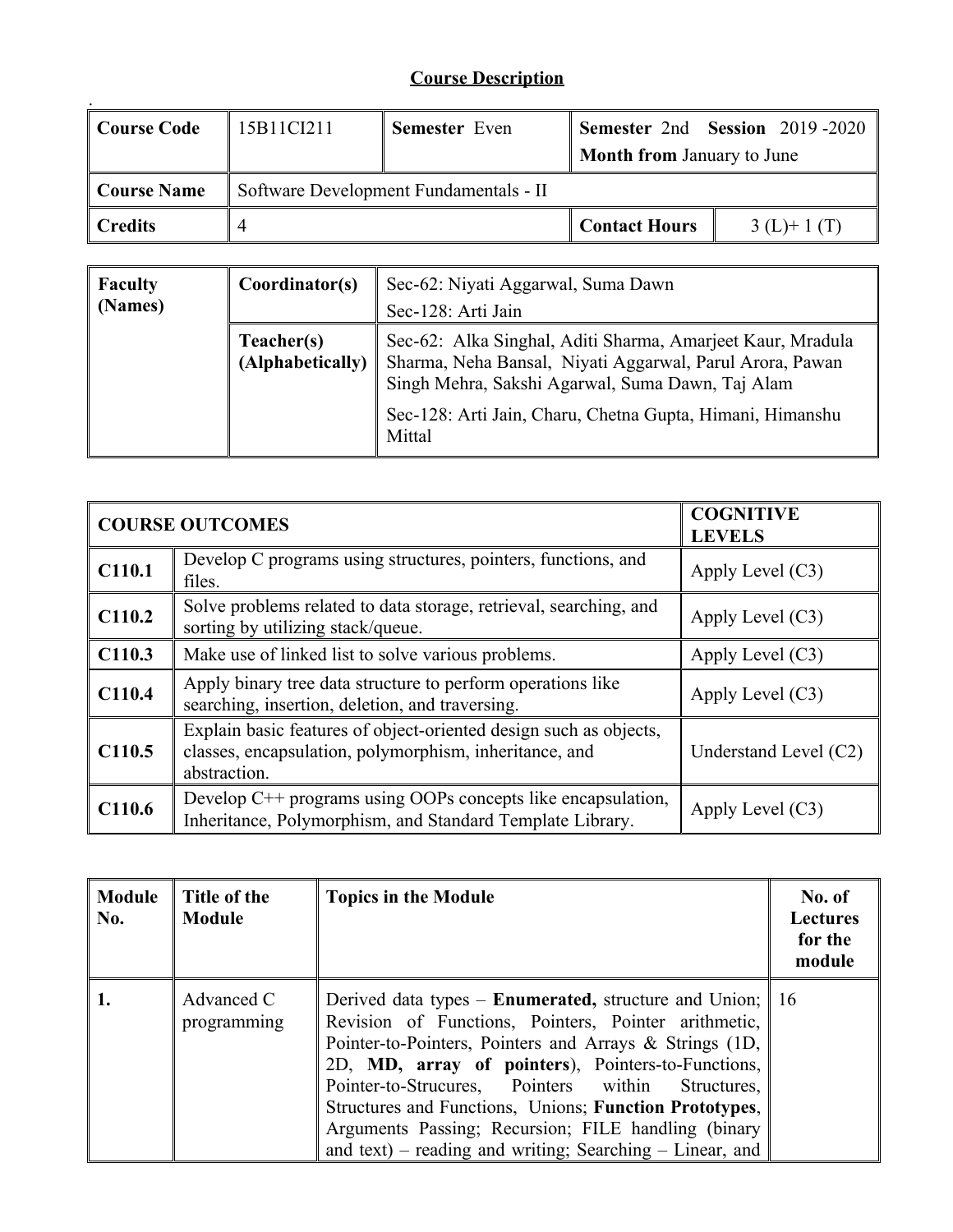|                     |                                                                         | binary search; Sorting – bubble, insertion, and selection;<br><b>Bitwise Operations;</b>                                                                                                                                                                                                                                                                                                                                                                                               |    |
|---------------------|-------------------------------------------------------------------------|----------------------------------------------------------------------------------------------------------------------------------------------------------------------------------------------------------------------------------------------------------------------------------------------------------------------------------------------------------------------------------------------------------------------------------------------------------------------------------------|----|
| 2.                  | Implementations<br>and applications<br>of elementary<br>data structures | Stacks – implementation (array-based) and applications;<br>Queues: linear, and queue applications, circular, deque –<br>implementation and applications; Linked list -<br>application, storage; sparse matrix; Binary trees-<br>implementation using arrays and pointers.                                                                                                                                                                                                              | 15 |
| 3.                  | <b>Object Oriented</b><br>Programming                                   | Introduction to Object-Oriented Programming using C++,<br>objects, classes, methods, implementing functions in the<br>class, use of scope resolution operator, Access Modifiers,<br>static functions and static data members, constructor and<br>destructors, Inheritance: single, multiple, multi-level and<br>hybrid, Polymorphism: function<br>and<br>operator<br>overloading, virtual member functions, abstract base<br>classes and pure virtual functions, Introduction to SDLC. | 14 |
|                     |                                                                         | <b>Total number of Lectures</b>                                                                                                                                                                                                                                                                                                                                                                                                                                                        | 45 |
|                     | <b>Evaluation Criteria</b>                                              |                                                                                                                                                                                                                                                                                                                                                                                                                                                                                        |    |
| <b>Components</b>   |                                                                         | <b>Maximum Marks</b>                                                                                                                                                                                                                                                                                                                                                                                                                                                                   |    |
| T1                  | 20                                                                      |                                                                                                                                                                                                                                                                                                                                                                                                                                                                                        |    |
| T2                  | 20                                                                      |                                                                                                                                                                                                                                                                                                                                                                                                                                                                                        |    |
| <b>End Semester</b> | 35                                                                      |                                                                                                                                                                                                                                                                                                                                                                                                                                                                                        |    |
| <b>TA</b>           |                                                                         | 25 (Attendance = $07$ ; Class Test, Quizzes, etc = $07$ ; Internal assessment = $05$                                                                                                                                                                                                                                                                                                                                                                                                   |    |
|                     |                                                                         | Assignments in PBL mode = $06$ .)                                                                                                                                                                                                                                                                                                                                                                                                                                                      |    |
| <b>Total</b>        | 100                                                                     |                                                                                                                                                                                                                                                                                                                                                                                                                                                                                        |    |

|                | <b>Text Reading material:</b>                                                                                     |
|----------------|-------------------------------------------------------------------------------------------------------------------|
| 1.             | E. Balagurusamy, "Programming In Ansi C", McGraw Hill Education India Pvt Ltd, 8 <sup>th</sup> Edition,<br>2019.  |
| 2.             | B. S. Gottfried, "Programming with C", Schaum's Outlines, Mc Graw Hill, 4 <sup>th</sup> Edition.                  |
| 3.             | G. Perry, and D. Miller, "C Programming Absolute Beginner's Guide, QUE Publication, 3rd<br>Edition, 2013          |
| 4.             | David Griffiths, and Dawn Griffiths "Head First C 1/e Edition", O'Reilly Publication, 2012.                       |
| $\overline{5}$ | B. Stroustrup, "The C++ Programming Language", 4th Edition, Addison-Wesley, 2013.                                 |
| 6.             | T. Gaddis, "Starting Out with C++ from Control Structures to Objects", 9th edition, Pearson<br>Publication, 2017. |
| 7.             | B. E. Moo, J. Lajoie, S. B. Lippman, "C++ Primer", 5th Edition, Addison-Wesley Professional,<br>2013              |
| 8.             | Y. P. Kanetkar, "Exploring C", BPB Publication, 2nd Edition, 2014.                                                |
| 9.             | D. S. Malik, "C++ Programming: From Problem Analysis to Program Design, 6th Edition,                              |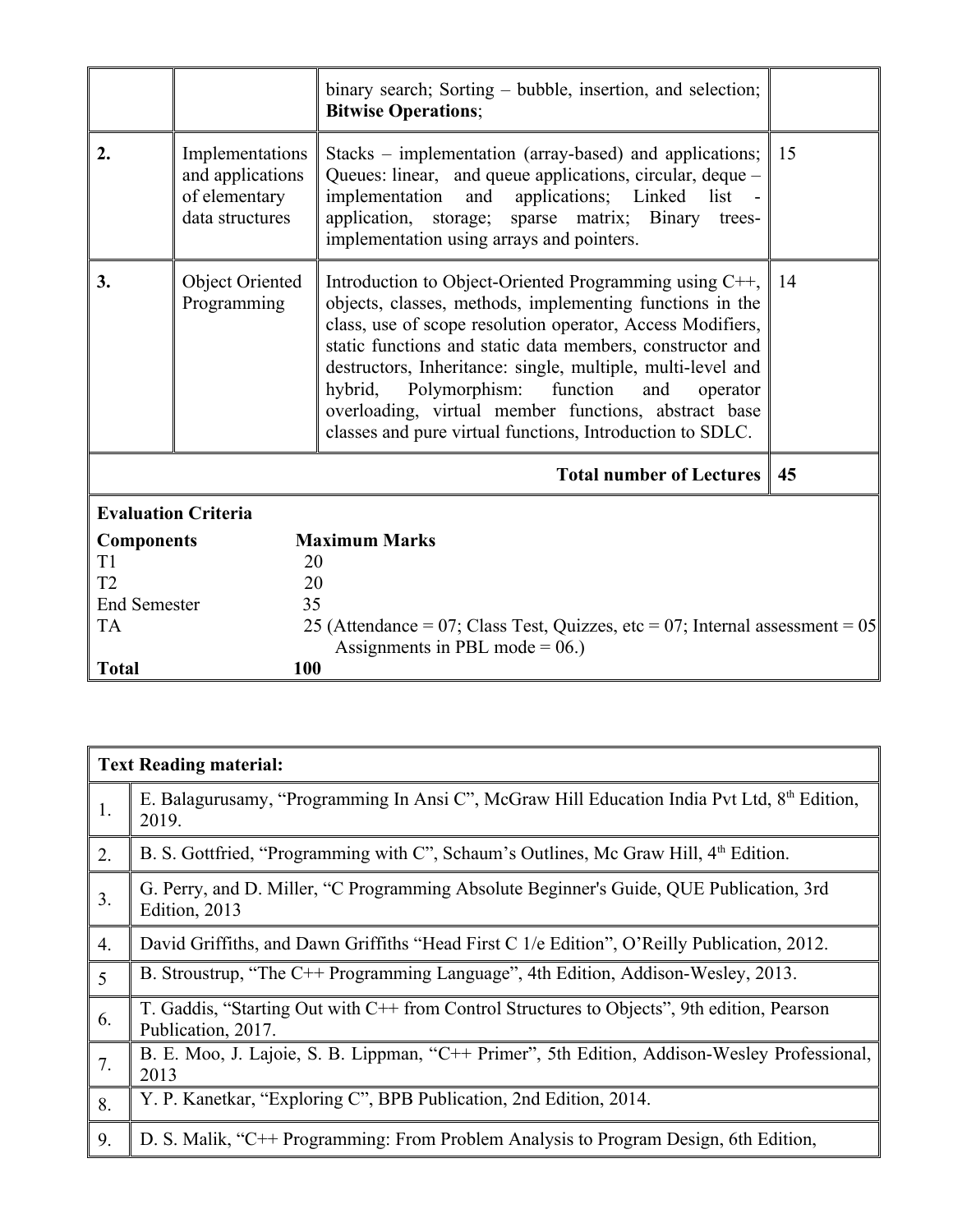|                         | Course Technology, Cengage Learning, 2012                                                                                  |
|-------------------------|----------------------------------------------------------------------------------------------------------------------------|
| 10.                     | R. Thareja, "Computer Fundamentals and Programming in C", Oxford University Press, 2012.                                   |
| 11.                     | Study Material provided by faculty                                                                                         |
|                         | <b>Recommended Reading material:</b>                                                                                       |
| $\mathbf{1}$            | B W. Kernighan and Dennis M. Ritchie, "The C Programming Language", 2nd Edition, Prentice-<br>Hall India, New Delhi, 2002. |
| $\boldsymbol{2}$        | H. Schildt, "C: The Complete Reference", Tata McGraw-Hill Education, 4 <sup>th</sup> Edition, TMH 2000.                    |
| $\mathbf{3}$            | E. Horowitz, S. Sahni, "Fundamentals of Data Structures in C", 2008, Silicon press                                         |
| $\overline{\mathbf{4}}$ | E Balaguruswamy, "Object Oriented Programming with C++", 4th Edition, TMH, 2008                                            |
| 5                       | P. van der Linden, "Expert C Programming: Deep C Secrets", Prentice Hall, ISBN: 0131774298.                                |
| 6                       | M. Vine, "C Programming for the Absolute Beginner", Second Edition, 2008 Thomson Course<br>Technology.                     |
| $\overline{7}$          | T. A. Budd, "An Introduction to Ob ject-Oriented Programming", 3rd Edition, Addison-Wesley,<br>2001                        |
| 8                       | Y. Kanethkar, "Let Us C", BPB Publication, 16th Edition, 2018.                                                             |
| 9                       | R. Lafore, "Object-Oriented Programming in C++", Fourth Edition, Sams Publishing, 2002.                                    |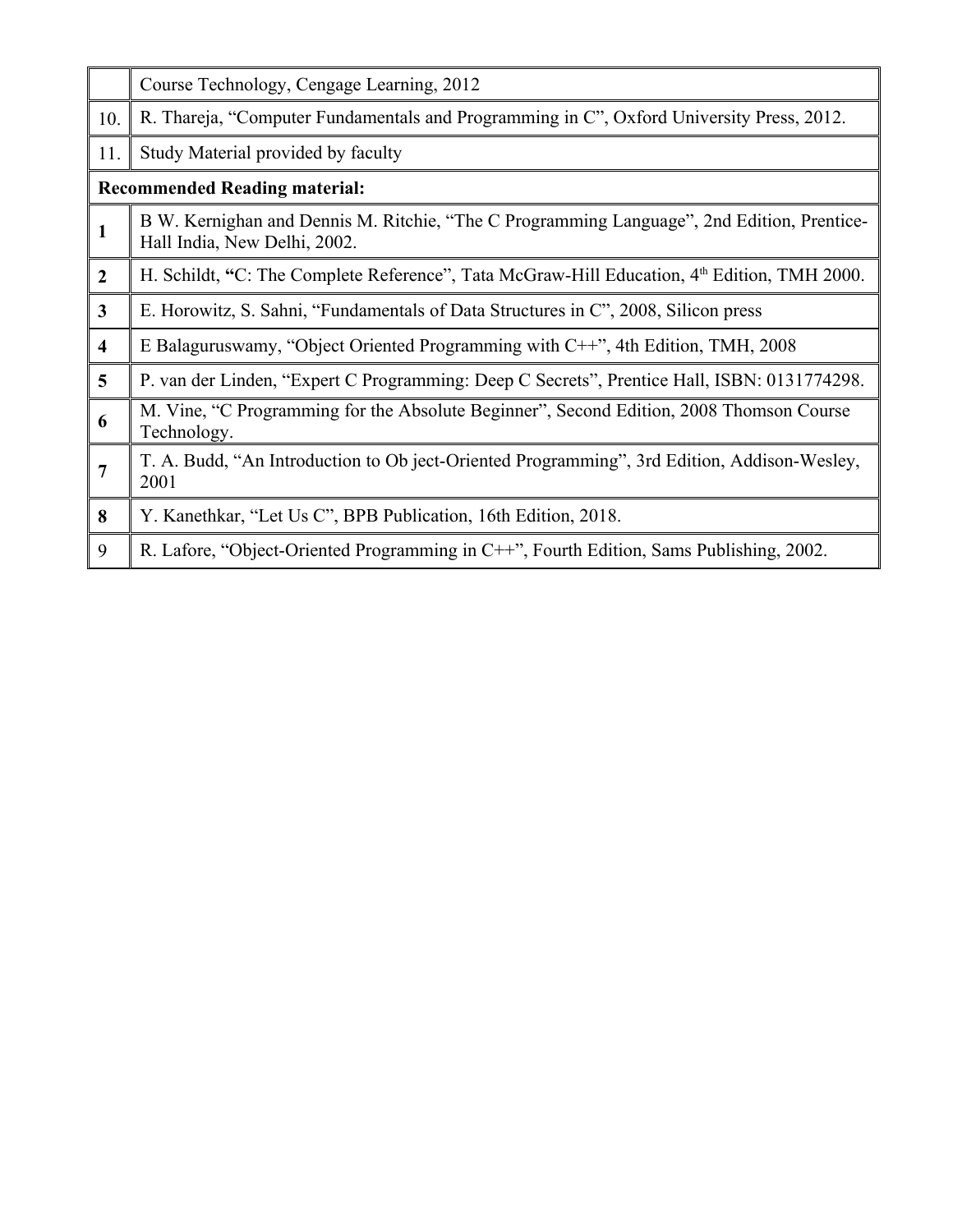# **Detailed Syllabus**

| <b>Lecture-wise Breakup</b> |                              |                      |                                |                            |                                  |      |
|-----------------------------|------------------------------|----------------------|--------------------------------|----------------------------|----------------------------------|------|
| <b>Course Code</b>          | 15B11EC111                   | <b>Semester Even</b> |                                |                            | Semester 2 <sup>nd</sup> Session | 2019 |
|                             |                              | (specify             | $-2020$                        |                            |                                  |      |
|                             |                              | Odd/Even)            |                                | <b>Month from</b> Jan-June |                                  |      |
| <b>Course Name</b>          | <b>Electrical Science -1</b> |                      |                                |                            |                                  |      |
| <b>Credits</b>              |                              |                      | <b>Contact</b><br><b>Hours</b> |                            | $3+1$                            |      |

| <b>Faculty (Names)</b><br>Coordinator(s) |                                | Ashish Gupta, Madhu Jain                                                                                                          |
|------------------------------------------|--------------------------------|-----------------------------------------------------------------------------------------------------------------------------------|
|                                          | Teacher(s)<br>(Alphabetically) | Atul Srivastava, Jyoti Vyas, Kaushal Nigam, Mandeep Narula, Neetu<br>Joshi, Nisha, Rachna Singh, Sajaivir Singh, Shraddha Saxena, |

|                    | <b>COURSE OUTCOMES</b>                                                                                                                                                                                    | <b>COGNITIVE</b><br><b>LEVELS</b>  |
|--------------------|-----------------------------------------------------------------------------------------------------------------------------------------------------------------------------------------------------------|------------------------------------|
| C113.1             | Recall the concepts of voltage, current, power and energy for<br>different circuit elements. Apply the Kirchhoff laws and different<br>analyzing techniques to identify the different circuit parameters. | Apply Level<br>(C3)                |
| C <sub>113.2</sub> | Define and apply the networks theorems in the complex AC and DC<br>circuits, networks. Demonstrate the physical model for given<br>Sinusoidal AC signal and construct the phasor diagrams.                | Applying Level<br>(C3)             |
| C113.3             | Demonstrate the conept of resonance and operate different instrumental<br>and measurement equipments.                                                                                                     | <b>Understanding Level</b><br>(C2) |
| C113.4             | Demonstrate the construction and working of single phase transformer.                                                                                                                                     | <b>Understanding Level</b><br>C2   |

| <b>Module</b><br>No. | Title of the<br><b>Module</b>                 | <b>Topics in the Module</b>                                                                                                                                                          | No. of<br><b>Lectures for</b><br>the module |
|----------------------|-----------------------------------------------|--------------------------------------------------------------------------------------------------------------------------------------------------------------------------------------|---------------------------------------------|
| 1.                   | <b>Basic Concepts</b>                         | Voltage, Current, Power and Energy analysis for Circuit<br>elements (R, L, C), Independent and Dependent Sources,<br>Kirchhoff's Laws, Voltage Divider rule, Current Divider<br>rule | 6                                           |
| 2.                   | DC Circuit<br>Analysis                        | Star-Delta Transformation, Source transformation, Mesh<br>and Supermesh Analysis, Nodal and super nodal Analysis                                                                     | 6                                           |
| 3.                   | <b>Network Theorems</b>                       | Superposition Theorem, Thevenin's Theorem, Norton's<br>Theorem, Maximum Power Transfer Theorem                                                                                       | 6                                           |
| 4.                   | Sinusoidal Steady<br><b>State Analysis</b>    | Physical Model for a Sinusoid, Average Value, Effective<br>Value, Phasor presentation, Addition of Phasor using<br>Complex Numbers, Concepts of impedance and admittance.            | 4                                           |
| 5.                   | <b>AC</b> Network<br>Analysis and<br>Theorems | Mesh and Nodal analysis, Superposition Theorem,<br>Thevenin's Theorem, Norton's Theorem, Maximum Power<br><b>Transfer Theorem</b>                                                    | 6                                           |
| 6.                   | <b>Resonant Circuits</b>                      | Series and Parallel resonance, frequency response of Series<br>and Parallel resonance, Q-Factor, Bandwidth                                                                           | 4                                           |
| 7.                   | Electrical                                    | Essentials of an Instrument, Permanent Magnet Moving                                                                                                                                 | 6                                           |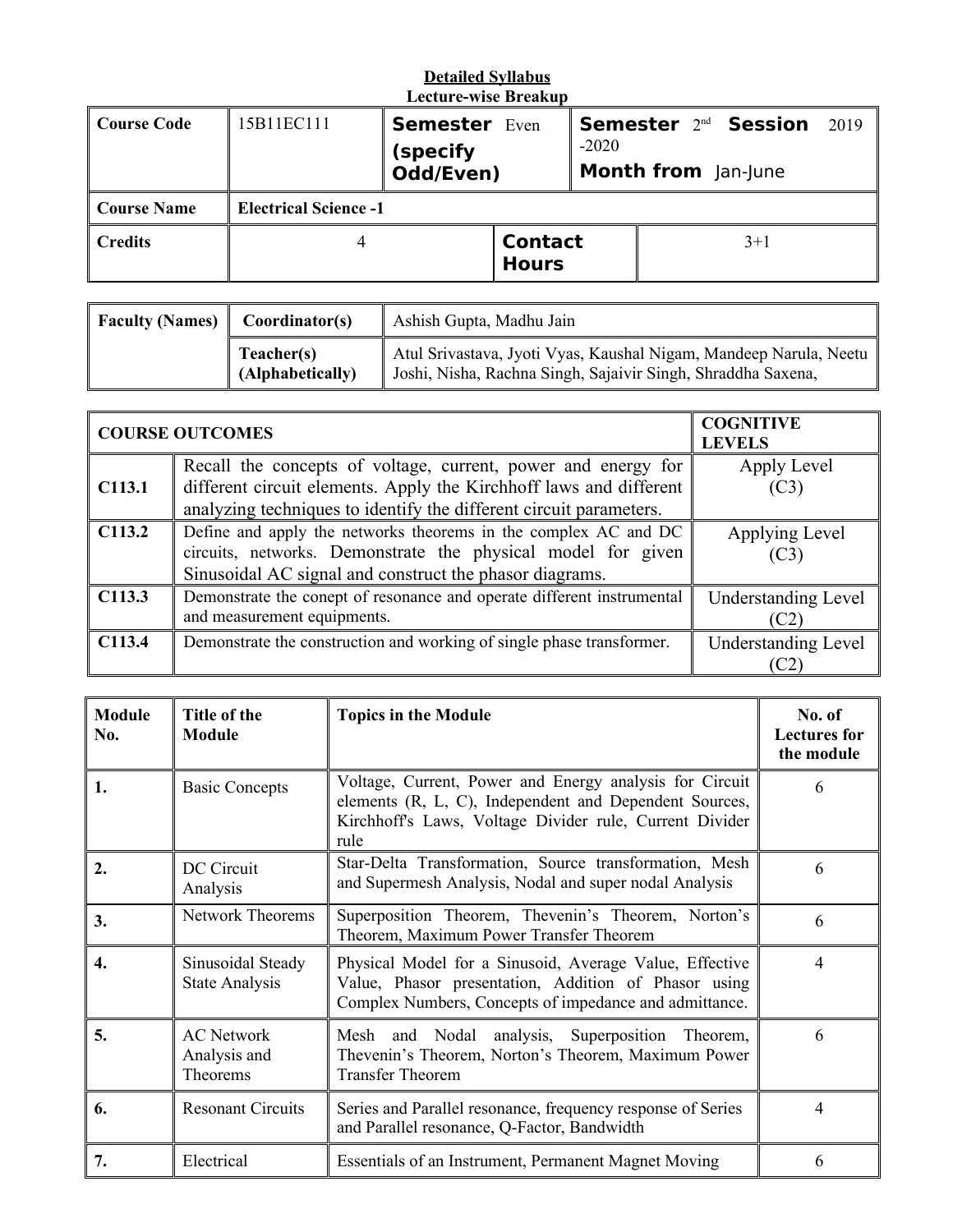|                                 | Instruments                 | Coil (PMMC) Instruments, voltmeter, ammeter, Ohmmeter,<br>Meter Sensitivity (Ohms-Per-Volt Rating); Loading Effect;<br>Multimeter; Cathode Ray Oscilloscope: Construction,<br>Working and Applications. Function Generators |    |  |
|---------------------------------|-----------------------------|-----------------------------------------------------------------------------------------------------------------------------------------------------------------------------------------------------------------------------|----|--|
| 8.                              | Single Phase<br>Transformer | Principle of operation, construction, e.m.f. equation,<br>equivalent circuit, power losses, efficiency (simple<br>numerical problems), introduction to auto transformer.                                                    | 4  |  |
|                                 |                             | <b>Total number of Lectures</b>                                                                                                                                                                                             | 42 |  |
| <b>Evaluation Criteria</b>      |                             |                                                                                                                                                                                                                             |    |  |
| <b>Components</b>               |                             | <b>Maximum Marks</b>                                                                                                                                                                                                        |    |  |
| T1                              |                             | 20                                                                                                                                                                                                                          |    |  |
| T <sub>2</sub>                  |                             | 20                                                                                                                                                                                                                          |    |  |
| <b>End Semester Examination</b> |                             | 35                                                                                                                                                                                                                          |    |  |
| TA.                             |                             | 25 (Assignment = 10, Quiz = 5, Attendance = $10$ )                                                                                                                                                                          |    |  |
| <b>Total</b>                    |                             | 100                                                                                                                                                                                                                         |    |  |

|                | Recommended Reading material: Author(s), Title, Edition, Publisher, Year of Publication etc. (Text books,<br>Reference Books, Journals, Reports, Websites etc. in the IEEE format) |  |  |  |  |  |  |
|----------------|------------------------------------------------------------------------------------------------------------------------------------------------------------------------------------|--|--|--|--|--|--|
|                | R.C. Dorf and James A. Svoboda, "Introduction to Electric Circuits", 9 <sup>th</sup> ed, John Wiley & Sons, 2013.                                                                  |  |  |  |  |  |  |
| $\perp$ 2.     | Charles K. Alexander (Author), Matthew N.O Sadiku, "Fundamentals of Electric Circuits", 6th ed, Tata Mc<br>Graw Hill, 2019.                                                        |  |  |  |  |  |  |
| $^{\prime}$ 3. | Robert L. Boylestad, Louis Nashelsky, "Electronic Devices and Circuit Theory", 11 <sup>th</sup> ed, Prentice Hall of<br>India, 2014.                                               |  |  |  |  |  |  |
|                | D.C. Kulshreshtha, Basic Electrical Engineering, Revised 1st ed, Tata Mc Graw Hill, 2017.                                                                                          |  |  |  |  |  |  |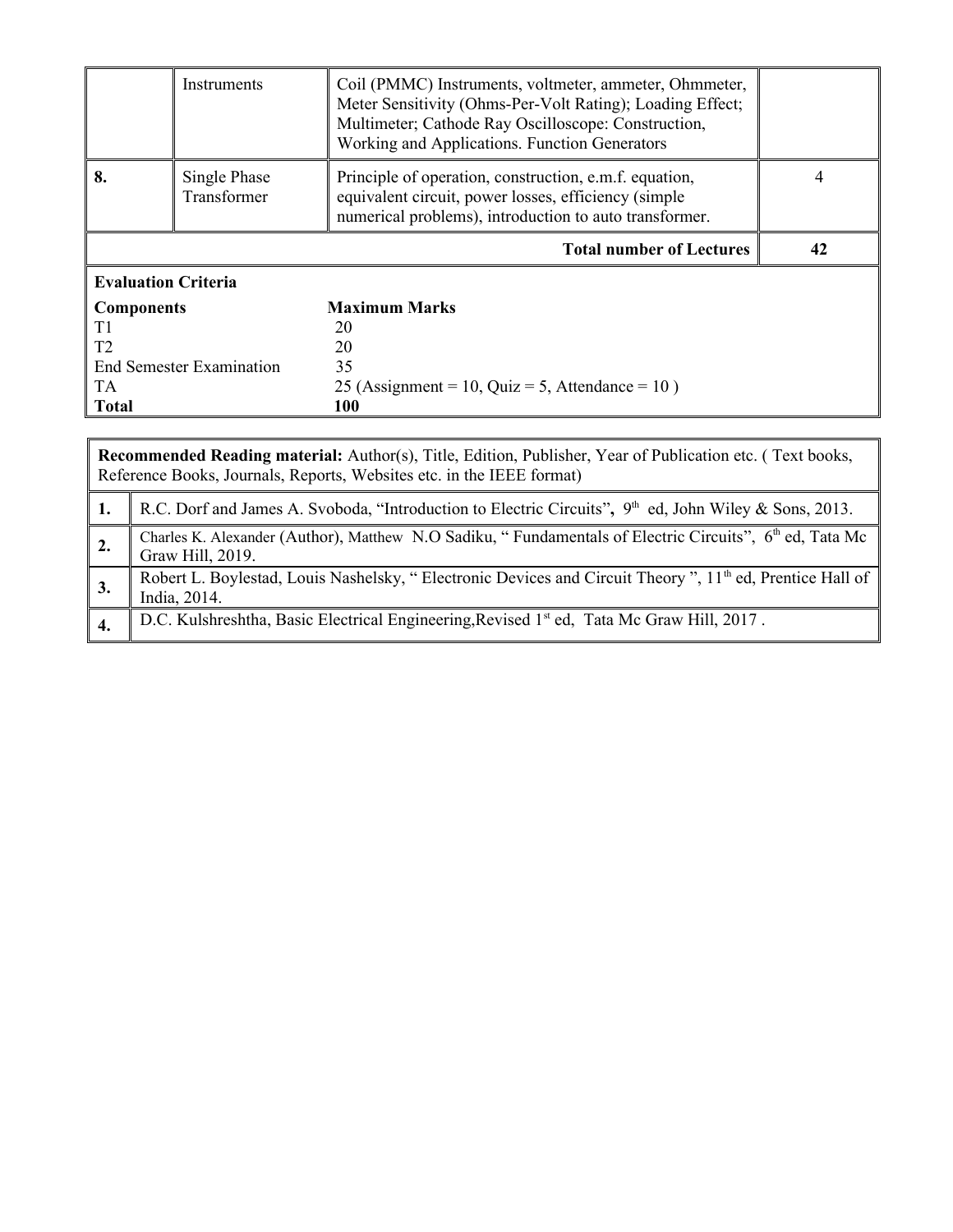## **Detailed Syllabus**

## **Lecture-wise Breakup**

| <b>Course Code</b>     |                                                                   | 15B11MA211           |             | <b>Semester Even</b>                                                     | Semester II       |               |          | <b>Session</b> 2019-2020 |
|------------------------|-------------------------------------------------------------------|----------------------|-------------|--------------------------------------------------------------------------|-------------------|---------------|----------|--------------------------|
|                        |                                                                   |                      |             | Month from Jan 2020- June 2020                                           |                   |               |          |                          |
| <b>Course Name</b>     |                                                                   | Mathematics 2        |             |                                                                          |                   |               |          |                          |
| <b>Credits</b>         |                                                                   | 4                    |             | <b>Contact Hours</b>                                                     |                   | $3 - 1 - 0$   |          |                          |
| <b>Faculty</b>         |                                                                   | Coordinator(s)       |             | Dr. Anuj Bhardwaj & Dr. Neha Ahlawat                                     |                   |               |          |                          |
| (Names)                |                                                                   | Teacher(s)           |             | Dr. Anuj Bhardwaj, Prof. B.P. Chamola, Dr. D. C. S. Bisht,               |                   |               |          |                          |
|                        |                                                                   | (Alphabetically)     |             | Dr. Neha Ahlawat, Dr. Neha Singhal, Dr. Puneet Rana, Prof.               |                   |               |          |                          |
|                        |                                                                   |                      |             | R.C. Mittal, Prof. Sanjeev Sharma,                                       |                   |               |          |                          |
| <b>COURSE OUTCOMES</b> |                                                                   |                      |             |                                                                          |                   |               |          | <b>COGNITIVE</b>         |
|                        |                                                                   |                      |             | After pursuing the above mentioned course, the students will be able to: |                   |               |          | <b>LEVELS</b>            |
| C106.1                 |                                                                   |                      |             | apply different methods for solving ordinary differential equations of   |                   |               |          | Applying Level           |
|                        |                                                                   | second order.        |             |                                                                          |                   |               |          | (C3)                     |
| C106.2                 |                                                                   |                      |             |                                                                          |                   |               |          | Understanding            |
|                        |                                                                   |                      |             | explain different tests/methods of convergence for infinite series.      |                   |               |          | Level $(C2)$             |
| C106.3                 |                                                                   |                      |             | find the series solution of differential equations and use it to         |                   |               |          | Applying Level           |
|                        |                                                                   |                      |             | construct Legendre's polynomials and Bessel's functions.                 |                   |               |          | (C3)                     |
| C106.4                 |                                                                   |                      |             | classify the partial differential equations and apply Fourier series to  |                   |               |          | Applying Level           |
|                        |                                                                   | find their solution. |             |                                                                          |                   |               |          | (C3)                     |
| C106.5                 |                                                                   |                      |             | explain Taylor's & Laurent's series expansion, singularities, residues   |                   |               |          | Understanding            |
|                        |                                                                   | and transformations. |             |                                                                          |                   |               |          | Level $(C2)$             |
| C106.6                 |                                                                   |                      |             | apply the concept of complex variables to solve the problems of          |                   |               |          | Applying Level           |
|                        | complex differentiation and integrations.<br>(C3)<br>Title of the |                      |             |                                                                          |                   |               |          |                          |
| <b>Module</b>          |                                                                   |                      |             | <b>Topics in the Module</b>                                              |                   |               |          | No. of                   |
| No.                    | <b>Module</b>                                                     |                      |             |                                                                          |                   |               |          | <b>Lectures</b> for      |
| 1.                     |                                                                   | Second Order         |             | Linear Differential Equations of Second Order                            |                   |               |          | the module<br>5          |
|                        | Linear                                                            |                      |             | with constant coefficients and with variable                             |                   |               |          |                          |
|                        |                                                                   | Differential         |             | coefficients, Change of Variable, Variation of                           |                   |               |          |                          |
|                        |                                                                   | Equations            | Parameters. |                                                                          |                   |               |          |                          |
| 2.                     |                                                                   | Convergence of       |             | Convergence of series, Tests of convergence,                             |                   |               |          | $\overline{7}$           |
|                        |                                                                   | Series and           |             | Alternating<br>Series, Absolute                                          |                   | & Conditional |          |                          |
|                        |                                                                   |                      |             | Convergence,<br>Uniform Convergence.                                     |                   |               | Fourier  |                          |
| <b>Fourier Series</b>  |                                                                   |                      | Series.     |                                                                          |                   |               |          |                          |
| 3.                     |                                                                   | Series Solution      |             | Series Solutions, Bessel Function, Recurrence                            |                   |               |          | $\overline{7}$           |
| and Special            |                                                                   |                      |             | Relations and Orthogonality. Legendre functions,                         |                   |               |          |                          |
| Functions              |                                                                   |                      |             | Recurrence relations and Orthogonality.                                  |                   |               |          |                          |
| Partial<br>4.          |                                                                   |                      |             | Classification and Solution of PDE, Equation of                          |                   |               |          | 5                        |
|                        |                                                                   | Differential         |             | vibrating string, Solution of one dimensional wave                       |                   |               |          |                          |
|                        |                                                                   | Equations            |             | & heat equations.                                                        |                   |               |          |                          |
| 5.                     |                                                                   | Complex              | Limit,      | Continuity<br>and                                                        | Differentiability |               | of       | $\overline{3}$           |
|                        |                                                                   | Variables            | Functions   | of Complex                                                               | Variables,        |               | Analytic |                          |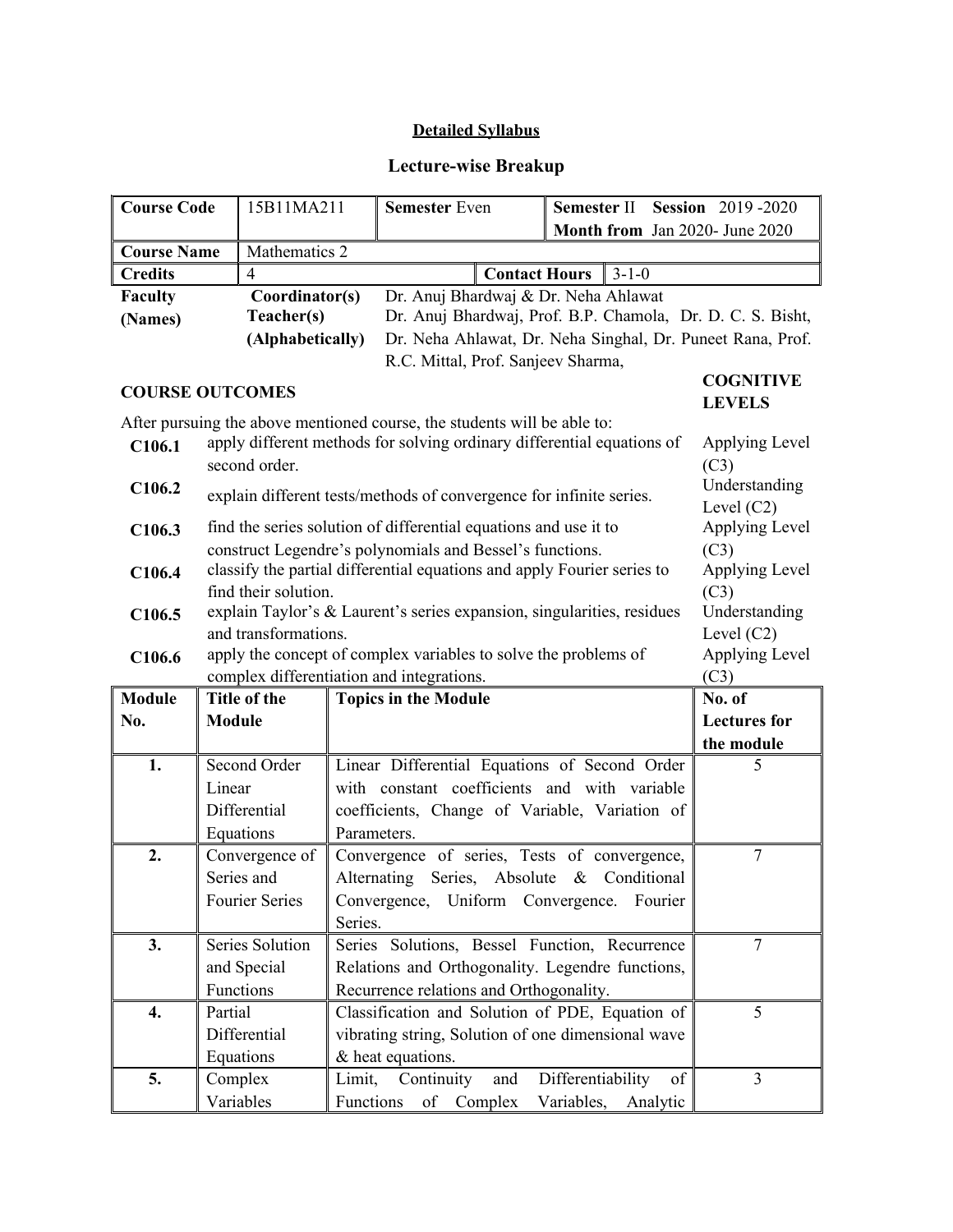|                                 |                                 | Functions, Cauchy's Riemann Equations.         |                |  |
|---------------------------------|---------------------------------|------------------------------------------------|----------------|--|
| 6.                              | Complex                         | Cauchy Integral Theorem, Cauchy<br>Integral    | 4              |  |
|                                 | Integration                     | Formula and Applications.                      |                |  |
| 7.                              | <b>Series</b>                   | Taylor and Laurent Series Expansion, Poles and | 4              |  |
|                                 | Expansion                       | Singularities.                                 |                |  |
| 8.                              | Contour                         | Residues, Cauchy's residue theorem and<br>its  | 5              |  |
|                                 | Integration                     | applications.                                  |                |  |
| 9.                              | Conformal                       | <b>Bilinear transformation</b>                 | $\overline{2}$ |  |
|                                 | Mapping                         |                                                |                |  |
|                                 | <b>Total number of Lectures</b> |                                                |                |  |
| <b>Evaluation Criteria</b>      |                                 |                                                |                |  |
| <b>Components</b>               |                                 | <b>Maximum Marks</b>                           |                |  |
| T <sub>1</sub>                  |                                 | 20                                             |                |  |
| T <sub>2</sub>                  |                                 | 20                                             |                |  |
| <b>End Semester Examination</b> |                                 | 35                                             |                |  |
| <b>TA</b>                       |                                 | 25 (Quiz, Assignments, Tutorials)              |                |  |
| <b>Total</b>                    |                                 | 100                                            |                |  |

#### **Recommended Reading material:**

**1. Jain, R. K. &Iyenger, S. R. K.,** Advanced Engineering Mathematics, 3<sup>rd</sup> Ed., Narosa

Publishing House, New Delhi, 2008.

- **2. Brown, J.W. & Churchill, R.V.,** Complex Variables and Applications, 6th Ed., McGrawHill, 1996.
- **3. Prasad, C.,** (a) Mathematics for Engineers (b) Advanced Mathematics for Engineers, Prasad Mudranalaya, 1982.
- **4. Kreysizg, E.,** Advanced Engineering Mathematics, 9th Edition, John Wieley& Sons, Inc., 2011
- **5. Simmons, G. F.,** Differential Equations with Applications and Historical Notes, 2nd Ed. McGraw Hill, 1991.
- **6. Spiegel, M.R.,** Complex Variables, Schaum's outline series, MacGraw-Hill, 2009.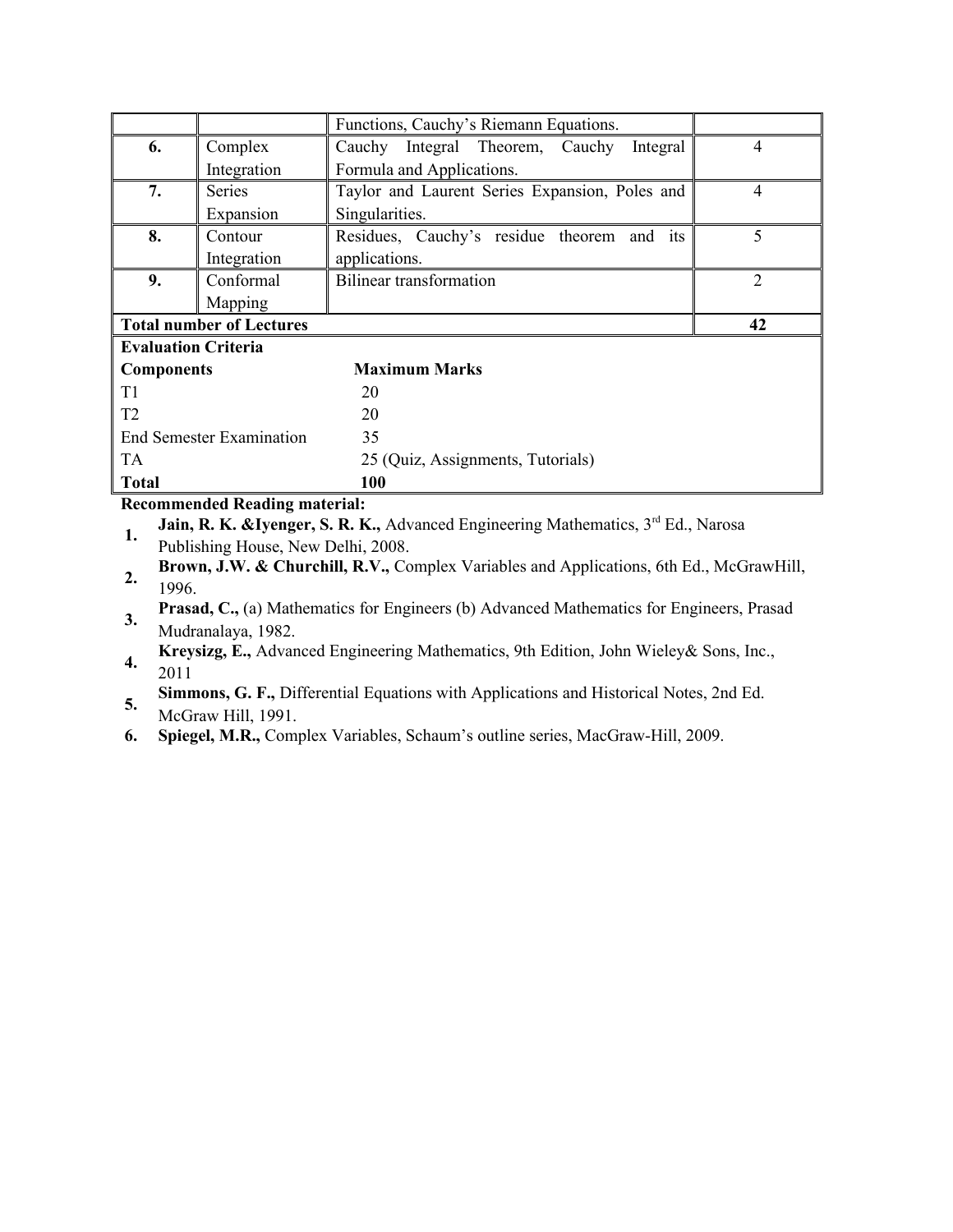### **Detailed Syllabus Lecture-wise Breakup**

| Course Code | 15B11PH211 | <b>Semester: Even</b> |                      | <b>Semester: II Session 2019 -2020</b><br><b>Month from: January to June</b> |
|-------------|------------|-----------------------|----------------------|------------------------------------------------------------------------------|
| Course Name | PHYSICS-2  |                       |                      |                                                                              |
| Credits     |            |                       | <b>Contact Hours</b> |                                                                              |

| <b>Faculty (Names)</b> | Coordinator(s)   | Dr. Vivek Sajal & Dr. Suneet Kumar Awasthi |
|------------------------|------------------|--------------------------------------------|
|                        | Teacher(s)       | Alok Pratap Singh Chauhan                  |
|                        | (Alphabetically) | Amit Verma                                 |
|                        |                  | Anuj Kumar                                 |
|                        |                  | Anuraj Panwar                              |
|                        |                  | Anshu D. Varshney                          |
|                        |                  | Ashish Bhatnagar                           |
|                        |                  | D. K. Rai                                  |
|                        |                  | Dinesh Tripathi                            |
|                        |                  | Himanshu Pandey                            |
|                        |                  | Manoj Kumar                                |
|                        |                  | Manoj Tripathi                             |
|                        |                  | Navendu Goswami                            |
|                        |                  | R. K. Dwivedi                              |
|                        |                  | S. C. Katyal                               |
|                        |                  | Suneet Kumar Awasthi                       |
|                        |                  | Vikas Malik                                |
|                        |                  | Vivek Sajal                                |

|        | <b>COURSE OUTCOMES</b>                                                                                                               | <b>COGNITIVE LEVELS</b> |
|--------|--------------------------------------------------------------------------------------------------------------------------------------|-------------------------|
| C102.1 | Recall the basic concepts relating to electromagnetic theory, statistical<br>physics, lasers, fiber optics and solid state physics.  | Remembering (C1)        |
| C102.2 | Illustrate the various physical phenomena with interpretation based on the<br>mathematical expressions involved.                     | Understanding $(C2)$    |
| C102.3 | Apply the basic principles in solving variety of problems related to lasers,<br>electromagnet theory, fiber and solid state physics. | Applying $(C3)$         |
| C102.4 | Analyze and examine the solution of the problems using physical and<br>mathematical concepts involved in the course.                 | Analyzing (C4)          |

| <b>Module</b><br>No. | Title of the<br>Module                | <b>Topics in the Module</b>                                                                                                                                                                                                                                                                                                                                                                                                                                                                                                                                                                                                               | No. of<br><b>Lectures for</b><br>the module |
|----------------------|---------------------------------------|-------------------------------------------------------------------------------------------------------------------------------------------------------------------------------------------------------------------------------------------------------------------------------------------------------------------------------------------------------------------------------------------------------------------------------------------------------------------------------------------------------------------------------------------------------------------------------------------------------------------------------------------|---------------------------------------------|
|                      | Electromagnetism<br>and Optical Fiber | Coulomb's law, Gauss law and its applications, Treatment<br>of electrostatic problems by solution of Laplace and<br>Poisson's equations, Biot-Savart law, Ampere's law,<br>Maxwell's equations in free space and dielectric media.<br>Electromagnetic waves, Derivations of expressions for<br>energy density and energy flux (Poynting vector) in an<br>electromagnetic field, Radiation pressure. Propagation of<br>EM waves through boundary-Reflection, Refraction,<br>Absorption and Total Internal Reflection. Light propagation<br>in fibers and Graded Index fibers, Numerical Aperture and<br>Attenuation, Single and Multimode. | 18                                          |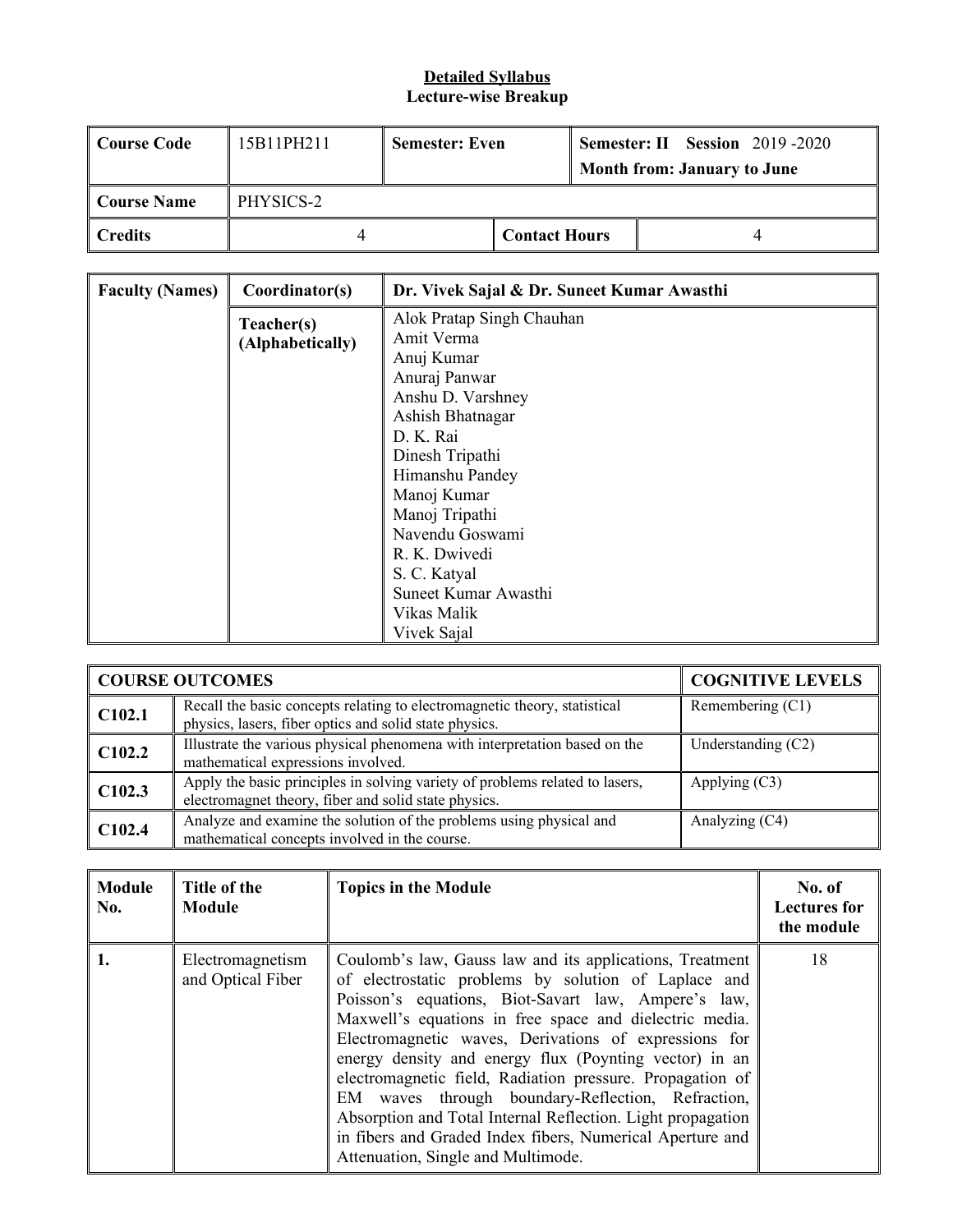| 2.                         | Statistical<br>Distributions and<br>Lasers | Maxwell-Boltzmann, Bose-Einstein and Fermi-Dirac<br>distributions and their applications. Principle and working<br>of laser, Einstein A and B coefficients, Ruby Laser.                                                                                                                                                                                        | 08 |  |  |  |
|----------------------------|--------------------------------------------|----------------------------------------------------------------------------------------------------------------------------------------------------------------------------------------------------------------------------------------------------------------------------------------------------------------------------------------------------------------|----|--|--|--|
| 3.                         | Solid State<br>Physics                     | Basic ideas of bonding in solids, Crystal structure, Bragg's<br>law X-ray diffraction, Band theory of solids, Distinction<br>between metals, semiconductors and insulators. Electronic<br>conduction in metals, Intrinsic and extrinsic (n and p-type)<br>semiconductors and their electrical conductivity. p-n<br>junction and Hall effect in semiconductors. | 14 |  |  |  |
|                            | 40<br><b>Total number of Lectures</b>      |                                                                                                                                                                                                                                                                                                                                                                |    |  |  |  |
| <b>Evaluation Criteria</b> |                                            |                                                                                                                                                                                                                                                                                                                                                                |    |  |  |  |
| <b>Components</b>          |                                            | <b>Maximum Marks</b>                                                                                                                                                                                                                                                                                                                                           |    |  |  |  |
| T1                         |                                            | 20                                                                                                                                                                                                                                                                                                                                                             |    |  |  |  |
| T <sub>2</sub>             |                                            | 20                                                                                                                                                                                                                                                                                                                                                             |    |  |  |  |
|                            | <b>End Semester Examination</b>            | 35                                                                                                                                                                                                                                                                                                                                                             |    |  |  |  |
| <b>TA</b>                  |                                            | 25                                                                                                                                                                                                                                                                                                                                                             |    |  |  |  |
|                            |                                            | (a) Quizes / class tests $(07 M)$ ,                                                                                                                                                                                                                                                                                                                            |    |  |  |  |
|                            |                                            | (b) Attendance $(07 M)$                                                                                                                                                                                                                                                                                                                                        |    |  |  |  |
|                            |                                            | (c) Internal Assessment (05)                                                                                                                                                                                                                                                                                                                                   |    |  |  |  |
| <b>Total</b>               |                                            | (d) Assignments in PBL mode (06 M)<br>100                                                                                                                                                                                                                                                                                                                      |    |  |  |  |
|                            |                                            |                                                                                                                                                                                                                                                                                                                                                                |    |  |  |  |

|     | <b>Recommended Reading material:</b> Author(s), Title, Edition, Publisher, Year of Publication etc. (Text books,<br>Reference Books, Journals, Reports, Websites etc. in the IEEE format) |  |  |  |  |  |  |
|-----|-------------------------------------------------------------------------------------------------------------------------------------------------------------------------------------------|--|--|--|--|--|--|
|     | D. J. Griffiths, Introduction to electrodynamics, Pearson India.                                                                                                                          |  |  |  |  |  |  |
| 2.  | G. Keiser, Optical Fiber Communications, Tata Mc Graw Hill Education.                                                                                                                     |  |  |  |  |  |  |
| 3.  | A. Beiser, Concepts of Modern Physics, Mc Graw Hill International.                                                                                                                        |  |  |  |  |  |  |
| -4. | S. O. Pillai, Solid State physics, New Age International (P) Limited.                                                                                                                     |  |  |  |  |  |  |
| 5.  | B. G. Streetman & S. Banerjee, Solid State Electronic Devices, Prentice-Hall India.                                                                                                       |  |  |  |  |  |  |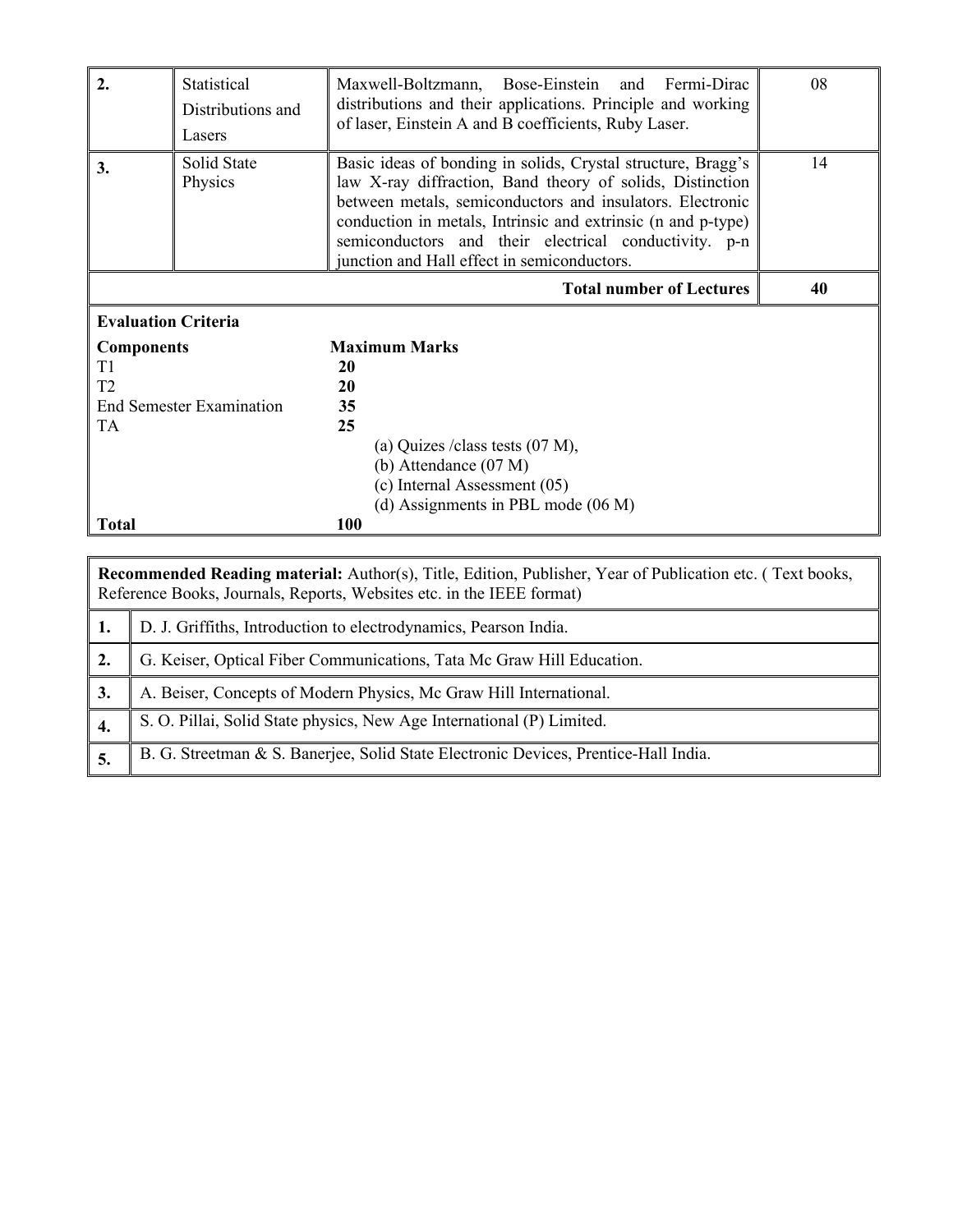## **Course Description**

| ∣ Course Code  | 15B17Cl271                               | Semester: Even |                      | Semester 2 <sup>nd</sup> Session 2019-2020 |  |  |  |
|----------------|------------------------------------------|----------------|----------------------|--------------------------------------------|--|--|--|
|                |                                          |                |                      | Month from Jan-May 2020                    |  |  |  |
| Course Name    | Software Development Fundamental - 2 LAB |                |                      |                                            |  |  |  |
| <b>Credits</b> |                                          |                | <b>Contact Hours</b> |                                            |  |  |  |

| <b>Faculty (Names)</b> | Coordinator(s)                 | Dr. Parul Agarwal (J62)                                                                                                                                                                                                                                                                                                                                                                                                                            |
|------------------------|--------------------------------|----------------------------------------------------------------------------------------------------------------------------------------------------------------------------------------------------------------------------------------------------------------------------------------------------------------------------------------------------------------------------------------------------------------------------------------------------|
|                        |                                | Dr. Himani Bansal (J128)                                                                                                                                                                                                                                                                                                                                                                                                                           |
|                        | Teacher(s)<br>(Alphabetically) | (J62) Aditi Sharma, Adwitiya Sinha, Alka, Amarjeet Kaur, Ankita Verma,<br>Anuja Arora, K.Rajalakshmi, Manju, Megha Rathi, Mradula Sharma, Neha<br>Bansal, Niyati Aggrawal, Parul Agarwal, Sakshi Agarwal, Sarishty Gupta,<br>Shulabh<br>(J128) Arti Jain, Bindu Verma, Chetna Gupta, Devpriya Soni, Himani<br>Bansal, Himanshu Agrawal, Himanshu Mittal, Kritika Rani, Nitin Shukla,<br>Rupesh, Shariq, Shikha Mehta, Shruti Jaiswal, Vartika Puri |

| <b>COURSE OUTCOMES</b> |                                                                                                                                                          | <b>COGNITIVE LEVELS</b> |
|------------------------|----------------------------------------------------------------------------------------------------------------------------------------------------------|-------------------------|
| C173.1                 | Make use of structures, pointers, functions, and files to build basic C<br>programs.                                                                     | Apply (level 3)         |
| C173.2                 | Construct stack/queue based solutions for data storage, retrieval,<br>searching, and sorting problems.                                                   | Apply (level 3)         |
| C173.3                 | Apply linked list data structure to solve problems like polynomial<br>operations and sparse matrix representation.                                       | Apply (level 3)         |
| C173.4                 | Build operations like searching, insertion, deletion, traversing on<br>binary tree data structure.                                                       | Apply (level 3)         |
| C173.5                 | Demonstrate fundamental concepts of object-oriented programming<br>i.e. objects, classes, encapsulation, polymorphism, inheritance, and<br>abstraction.  | Understand (level 2)    |
| C173.6                 | Apply object-oriented programming features like encapsulation,<br>Inheritance, Polymorphism, and Standard Template Library to<br>construct C++ programs. | Apply (level 3)         |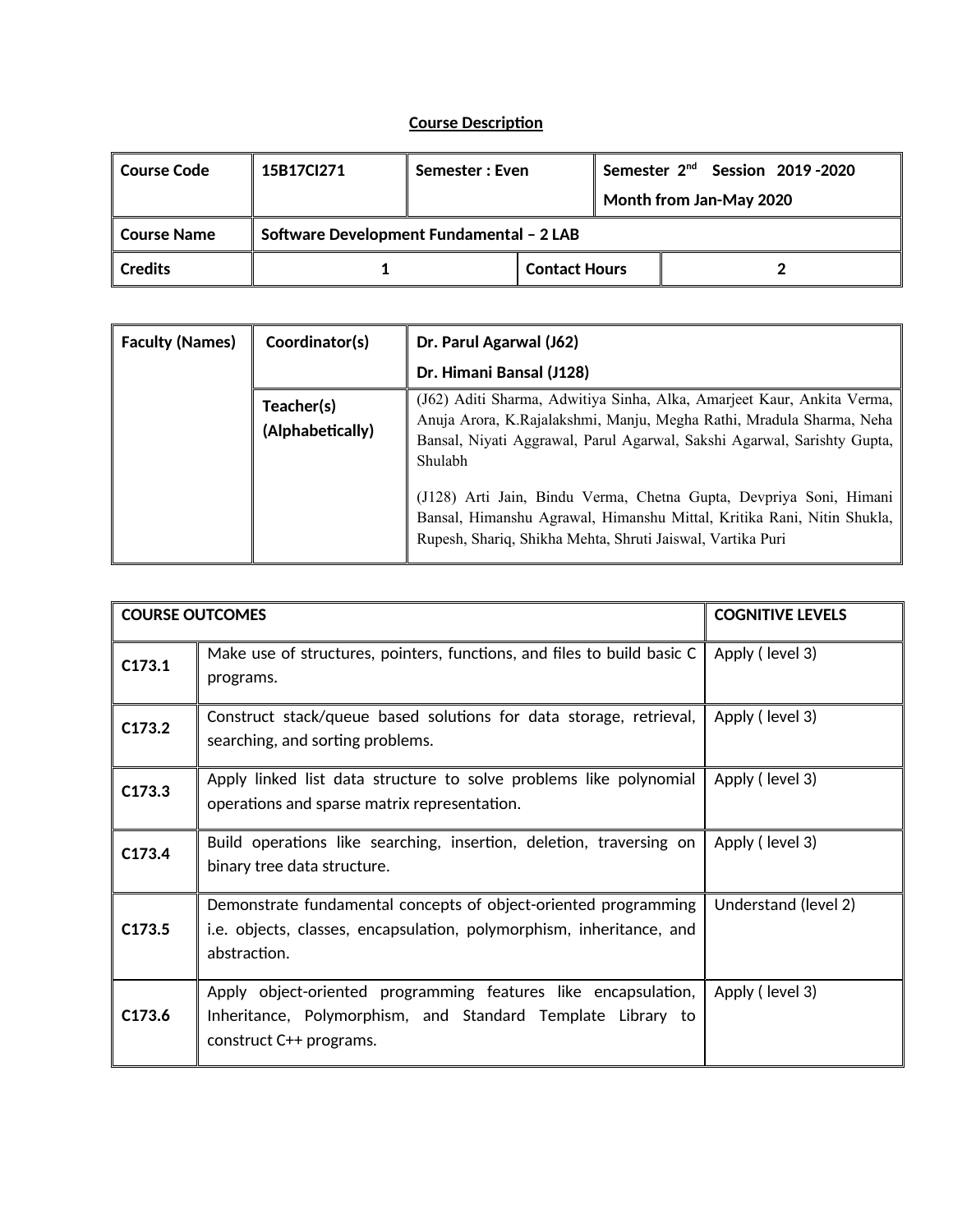| <b>Module</b><br>No.                            | Title of the<br><b>Module</b>                   | <b>List of Experiments</b>                                                                                                                                                                                                   | <b>CO</b> |
|-------------------------------------------------|-------------------------------------------------|------------------------------------------------------------------------------------------------------------------------------------------------------------------------------------------------------------------------------|-----------|
| 1.                                              | <b>Structures</b>                               | Write C programs to store heterogeneous data and<br>perform basic queries over it.                                                                                                                                           | C173.1    |
| 2.                                              | Pointers<br>&<br><b>Functions</b>               | Write C programs using pointers and recursive<br>functions like palindrome, factorial, fibonacci series,<br>number system etc. using array of pointers                                                                       | C173.1    |
| 3.                                              | File Handling &<br>Dynamic Memory<br>Allocation | Write menu driven C programs to perform basic file<br>operations (create, read, write, update).                                                                                                                              | C173.1    |
| 4.                                              | Searching &<br>Sorting                          | Write C programs to perform searching (Linear and<br>binary) and sorting (Insertion, bubble, selection) on<br>set of n numbers, strings using runtime input or<br>stored input from a file. Program on bitwise<br>operators. | C173.2    |
| 5.                                              | <b>Stacks</b>                                   | Write C programs using LIFO concept such as push an<br>element, pop an element, display status of the stack<br>arithmetic<br>and<br>expressions<br>evaluation<br>and<br>representations.                                     | C173.2    |
| 6.                                              | Queue                                           | Write programs in C to perform operations on<br>queues using array implementation.                                                                                                                                           | C173.2    |
| 7.                                              | <b>Linked List</b>                              | Write programs in C to perform basic operations<br>search etc.)<br>linked<br>(add,<br>delete,<br>via<br>list<br>representation. Use dynamic memory allocation.                                                               | C173.3    |
| 8.                                              | <b>Binary Tree</b>                              | Write programs in C to implement binary tree<br>properties (traversal, leaf node identification, height<br>etc.) using array and linked list representation.                                                                 | C173.4    |
| 9.<br>$^+$                                      | Introduction to C+<br>: Classes and<br>Objects  | Understand fundamental concepts of OOPs i.e.<br>objects, classes, constructor, destructor, friend<br>function through output based C++ programs.                                                                             | C173.5    |
| 10.                                             | Object<br>oriented<br>programming<br>Concepts   | Write programs in C++ using OOPs concept like<br>encapsulation,<br>Inheritance,<br>Polymorphism<br>and<br>Abstraction.                                                                                                       | C173.6    |
| <b>Evaluation Criteria</b><br><b>Components</b> |                                                 | <b>Maximum Marks</b>                                                                                                                                                                                                         |           |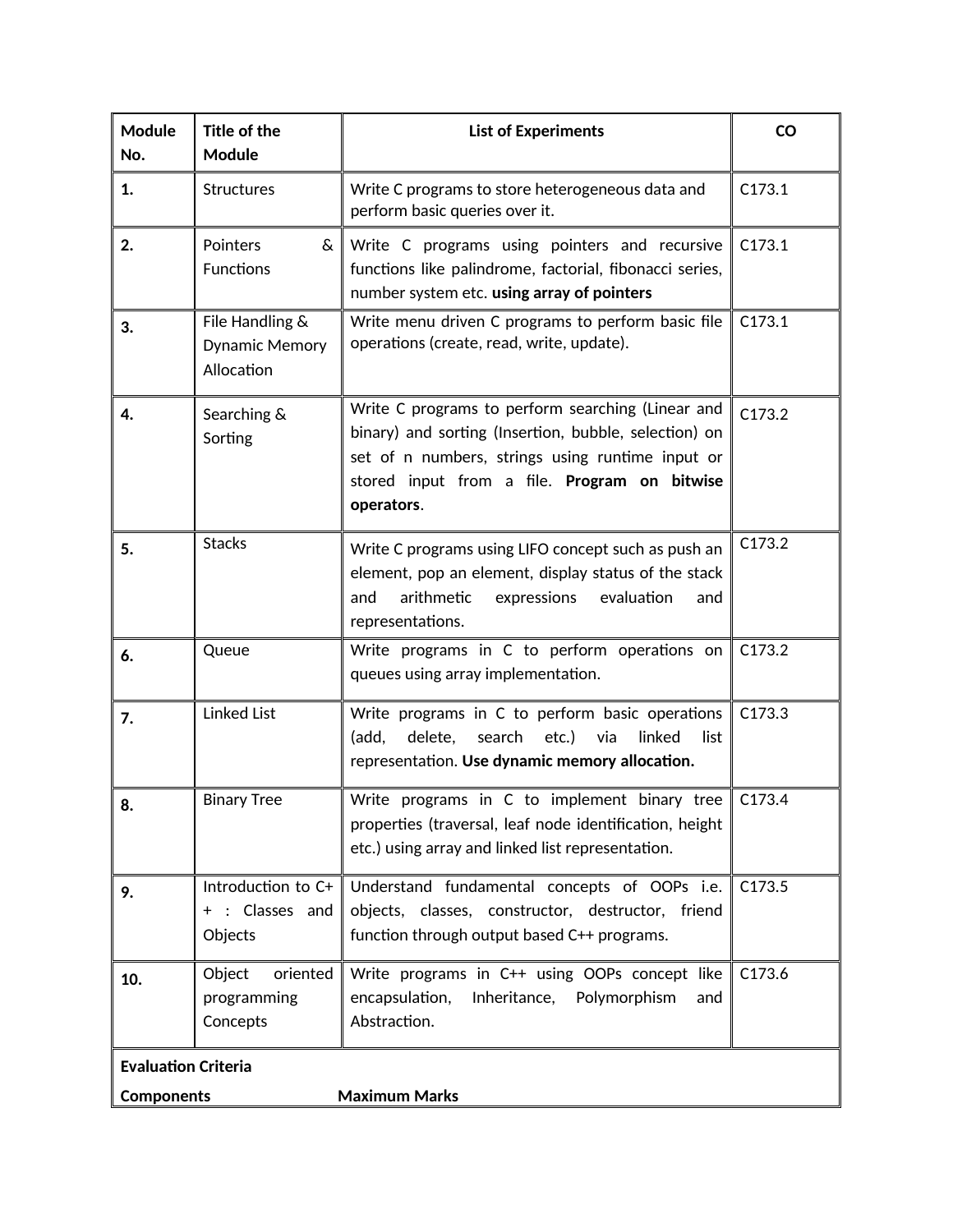| Lab Test -1  | 20                                                      |
|--------------|---------------------------------------------------------|
| Lab Test -2  | 20                                                      |
| - TA         | 60 (Attendance-5, Lab Records-5, Class Test/Quizzes-30, |
| Project-20)  |                                                         |
| <b>Total</b> | 100                                                     |
| __ _ _       |                                                         |

#### **Text Books:**

1. [E. Balagurusamy,](https://www.goodreads.com/author/show/2332001.E_Balagurusamy) "Programming In Ansi C", McGraw Hill Education India Pvt Ltd,  $8^{\rm th}$ Edition, 2019.

- 2. B. S. Gottfried, "Programming with C", Schaum's Outlines, Mc Graw Hill, 4th Edition, 2014.
- 3. G. Perry, and D. Miller, "C Programming Absolute Beginner's Guide, QUE Publication, 3rd Edition, 2013
- 4. David Griffiths, and Dawn Griffiths ["Head First C 1/e Edition"](https://geni.us/1A0HIFd), O'Reilly Publication, 2012.
- 5 B. Stroustrup, "The C++ Programming Language", 4th Edition, Addison-Wesley, 2013.
- 6. T. Gaddis, "Starting Out with C++ from Control Structures to Objects", 9th edition, Pearson Publication, 2017.
- 7. B. E. Moo, J. Lajoie, S. B. Lippman, ["C++ Primer", 5th Edition,](https://geni.us/Y6Udqa) Addison-Wesley Professional, 2013
- 8. [Y. P. Kanetkar,](https://www.goodreads.com/author/show/409680.Yashavant_P_Kanetkar) "Exploring C", BPB Publication, 2nd Edition, 2014.
- 9. D. S. Malik, "C++ Programming: From Problem Analysis to Program Design, 6th Edition, Course Technology, Cengage Learning, 2012
- 10 [R. Thareja,](https://www.goodreads.com/author/show/4389838.Reema_Thareja) "Computer Fundamentals and Programming in C", Oxford University Press, 2012.

### **Reference Books:**

.

- **1** B W. Kernighan and Dennis M. Ritchie, "The C Programming Language", 2nd Edition, [Prentice-](javascript:OpenSearch(0,%20)[Hall](javascript:OpenSearch(0,%20) [India, N](javascript:OpenSearch(0,%20)ew Delhi, 2002.
- **2** H. [Schildt,](https://www.google.co.in/search?tbo=p&tbm=bks&q=inauthor:%22Schildt%22) "C: The Complete Reference", Tata McGraw-Hill Education, 4th Edition, TMH 2000.
- **3** E. Horowitz, S. Sahni, "Fundamentals of Data Structures in C", 2008, Silicon press, 2014.
- **4** E Balaguruswamy, "Object Oriented Programming with C++", 4th Edition, TMH, 2008
- **5** P. van der Linden, "Expert C Programming: Deep C Secrets", Prentice Hall, ISBN: 0131774298.
- **6** M. Vine, "C Programming for the Absolute Beginner", Second Edition, 2008 Thomson Course Technology.
- **7** T. A. Budd, "An Introduction to Ob ject-Oriented Programming", 3rd Edition, Addison-Wesley, 2001
- **8** Y. Kanethkar, "Let Us C", BPB Publication, 16th Edition, 2018.
- 9 R. Lafore, "Object-Oriented Programming in C++", Fourth Edition, Sams Publishing, 2002.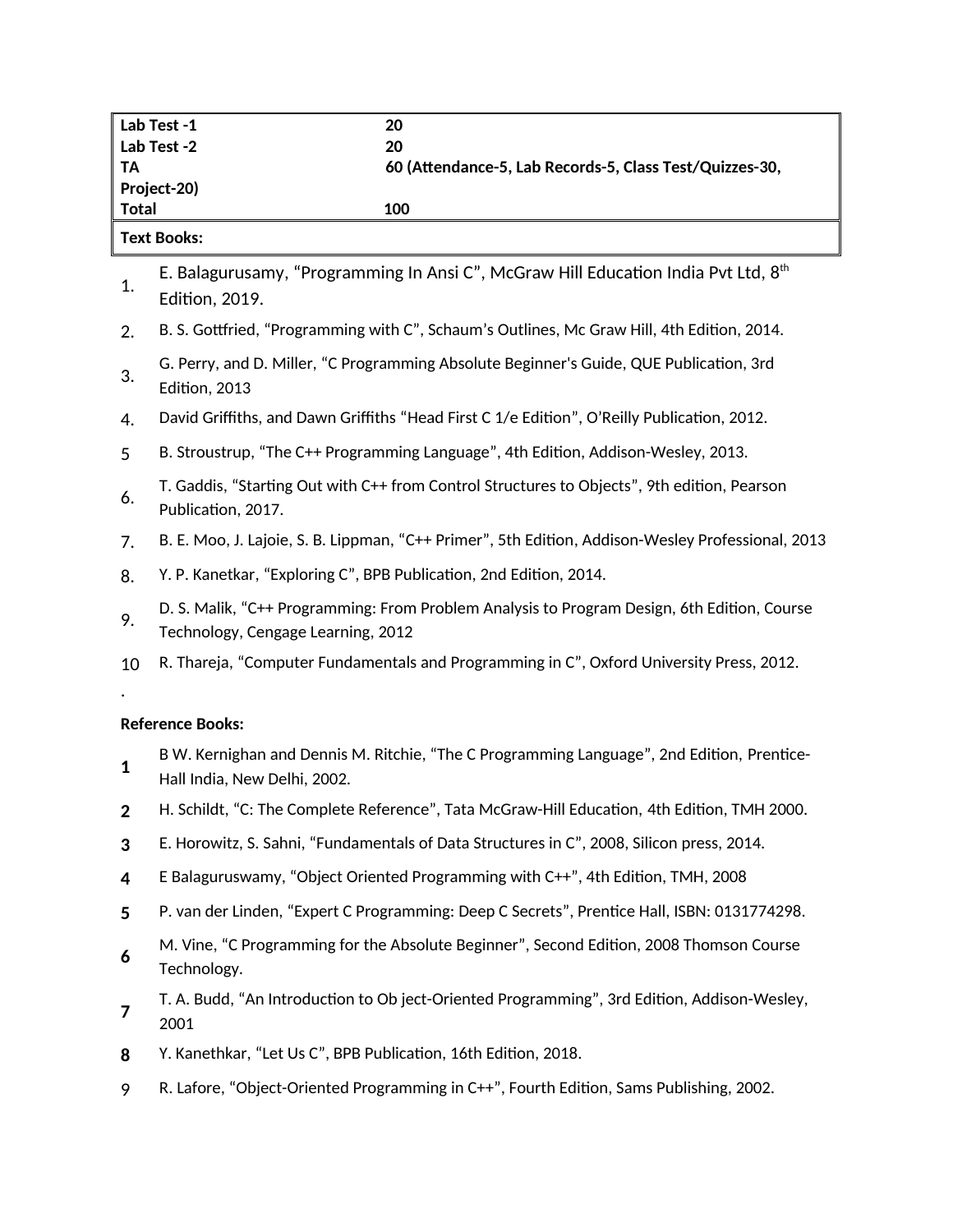# **Detailed Syllabus Labwise Breakup**

| Course Code     | 15B17EC171               | <b>Semester -:</b> Even |  |  | <b>Semester-: II, Session: 2019 -2020</b> |
|-----------------|--------------------------|-------------------------|--|--|-------------------------------------------|
|                 |                          | (specify Odd/Even)      |  |  | <b>Month-:</b> January – May              |
| Course Name     | Electrical Science-1 Lab |                         |  |  |                                           |
| $\vert$ Credits |                          | <b>Contact Hours</b>    |  |  |                                           |

| <b>Faculty (Names)</b> Coordinator(s) |            | Kaushal Nigam & Nisha Venkatesh                                                                                                                                                                                        |  |  |  |
|---------------------------------------|------------|------------------------------------------------------------------------------------------------------------------------------------------------------------------------------------------------------------------------|--|--|--|
|                                       | Teacher(s) | Abhay Kumar, Ashish Gupta, Atul K. Srivastava, Amit Kumar<br>  Goyal, Ankit Garg, Jyoti Vyas, Kirminder Singh, Monika, Madhu   <br>Jain, Ritesh Sharma, Raghvendra Singh, Sajai Vir Singh, Varun<br>Goel, Vijay Khare. |  |  |  |

|                    | <b>COURSE OUTCOMES</b>                                                                                                         |                       |  |  |
|--------------------|--------------------------------------------------------------------------------------------------------------------------------|-----------------------|--|--|
| C <sub>176.1</sub> | Understand various active and passive components and instruments<br>(Multimeter, Bread board, Regulated D.C. power supply).    | Understanding<br>(C2) |  |  |
| C176.2             | Acquire the knowledge of electrical network and circuit such as<br>branch, node, loop and mesh in networks and circuits.       | Analyzing<br>(C4)     |  |  |
| C176.3             | Study and verification of reduction technique using different network<br>theorem.                                              | Remembering<br>(C1)   |  |  |
| C <sub>176.4</sub> | Study and verification of series and parallel AC circuits as well as<br>Open & Short Circuit Test in single phase transformer. | Applying<br>(C3)      |  |  |

| <b>Modul</b><br>e No. | Title of the<br><b>Module</b>                           | <b>List of Experiments</b>                                                                                                                                     | $\cos$     |
|-----------------------|---------------------------------------------------------|----------------------------------------------------------------------------------------------------------------------------------------------------------------|------------|
| 1.                    | Introduction of<br>active and<br>passive<br>components  | Introduction to various components (Resistor, Capacitor,<br>inductor, and IC) and instruments Multimeter, Bread<br>board, Regulated D.C. power supply and CRO. | C176.      |
| 2.                    | Analysis and<br>verifications of<br>Mesh and<br>Node    | Verification of KVL and KCL using a given circuit.                                                                                                             | C176.<br>2 |
| 3 <sub>1</sub>        | Analysis and<br>verification of<br>Transform<br>Network | Realization of Equivalent Resistance of Star to Delta and<br>Delta to Star Transformation.                                                                     | C176.<br>2 |
| $\overline{4}$ .      | Analysis and<br>verification of<br>of Super Node        | Verification of Super Node using Voltage Source.                                                                                                               | C176.<br>2 |
| 5.                    | Analysis and<br>verification of                         | To verify the voltage divider rule (VDR) and the current                                                                                                       | C176.2     |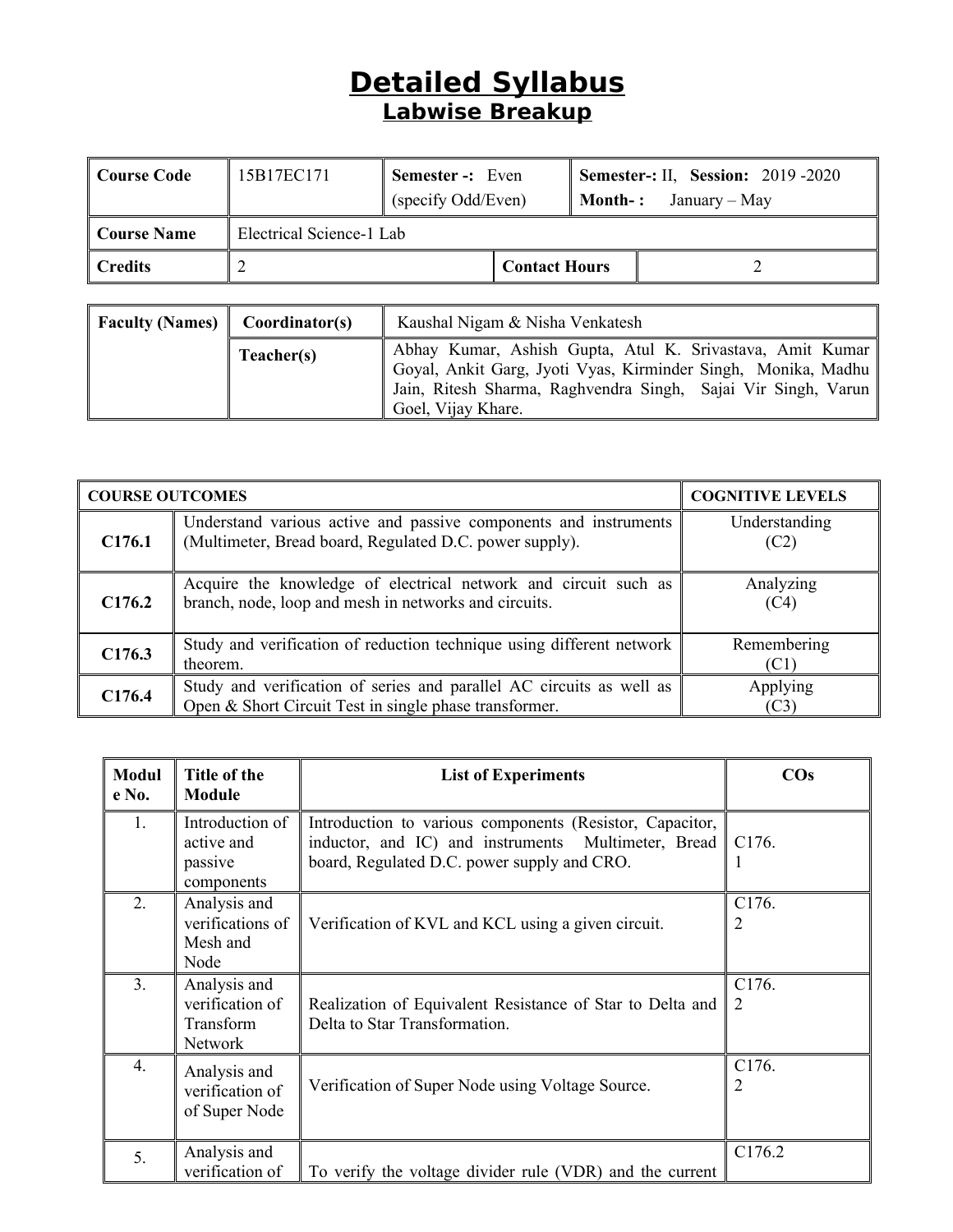|                                                 | Divider rules<br>for Current and<br>Voltage                                    | divider rule (CDR).                                                                                    |                                                    |
|-------------------------------------------------|--------------------------------------------------------------------------------|--------------------------------------------------------------------------------------------------------|----------------------------------------------------|
| 6.                                              | Study and<br>Analysis of<br>Superposition<br>Theorem                           | Verification of Superposition Theorem.                                                                 | C176.<br>3                                         |
| 7.                                              | Analysis and<br>verification of<br>Thevenin's/<br>Norton<br>Theorem            | Verification of Thevenin's Theorm and Norton Theorm.                                                   | C176.3                                             |
| 8.                                              | Analysis and<br>verification of<br>Maximum<br><b>Power Transfer</b><br>Theorem | Verification of Maximum Power Transfer Theorem.                                                        | C176.3                                             |
| 9.                                              | Study and<br>Verification of<br>AC Signal in<br>term of RMS<br>and PP Value    | To study the Root-Mean-Square(RMS), Peak, and Peak-to-<br>Peak Values, Measurements with Oscilloscope. | C176.4                                             |
| 10.                                             | Study and<br>Analysis of<br>Resonance<br>Circuit                               | To study the behavior of Series-Parallel RLC Circuit at<br>Resonance.                                  | C176.4                                             |
| 11.                                             | Study of open<br><b>Circuit Test</b>                                           | Open Circuit Test in Single Phase Transformer<br>using Vlab.                                           | C176.<br>4                                         |
| 12.                                             | Study of Short<br>Circuit test                                                 | Short Circuit Test in Single Phase Transformer<br>using Vlab.                                          | C176.<br>4                                         |
| <b>Components</b><br>Viva1<br>Viva <sub>2</sub> | <b>Evaluation Criteria</b><br>Report file, Attendance, and D2D                 |                                                                                                        | <b>Maximum Marks</b><br>20<br>20<br>$60(15+15+30)$ |
| <b>Total</b>                                    |                                                                                | 100                                                                                                    |                                                    |

| Recommended Reading material: Author(s), Title, Edition, Publisher, Year of Publication etc. (Text books,<br>Reference Books, Journals, Reports, Websites etc. in the IEEE format) |  |  |  |  |
|------------------------------------------------------------------------------------------------------------------------------------------------------------------------------------|--|--|--|--|
| Nilsson Riedel, Electric Circuits," Pearson, 11 <sup>th</sup> Edition, 2019                                                                                                        |  |  |  |  |
| Abhijit Chakrabarti, "Circuit Theory Analysis and Synthesis," Dhanpat Rai & Co.; 7th Edition, 2018                                                                                 |  |  |  |  |
| U. S. Bkashi A.U. Bakshi S. Ilaiyaraja,, "Circuit Theory Technical Publications; 3 <sup>rd</sup> Edition, 2019                                                                     |  |  |  |  |
| Roman Malaric, "Instrumention and Measurement in Electrical Engineering, "Universal Publisher, 3rd                                                                                 |  |  |  |  |
|                                                                                                                                                                                    |  |  |  |  |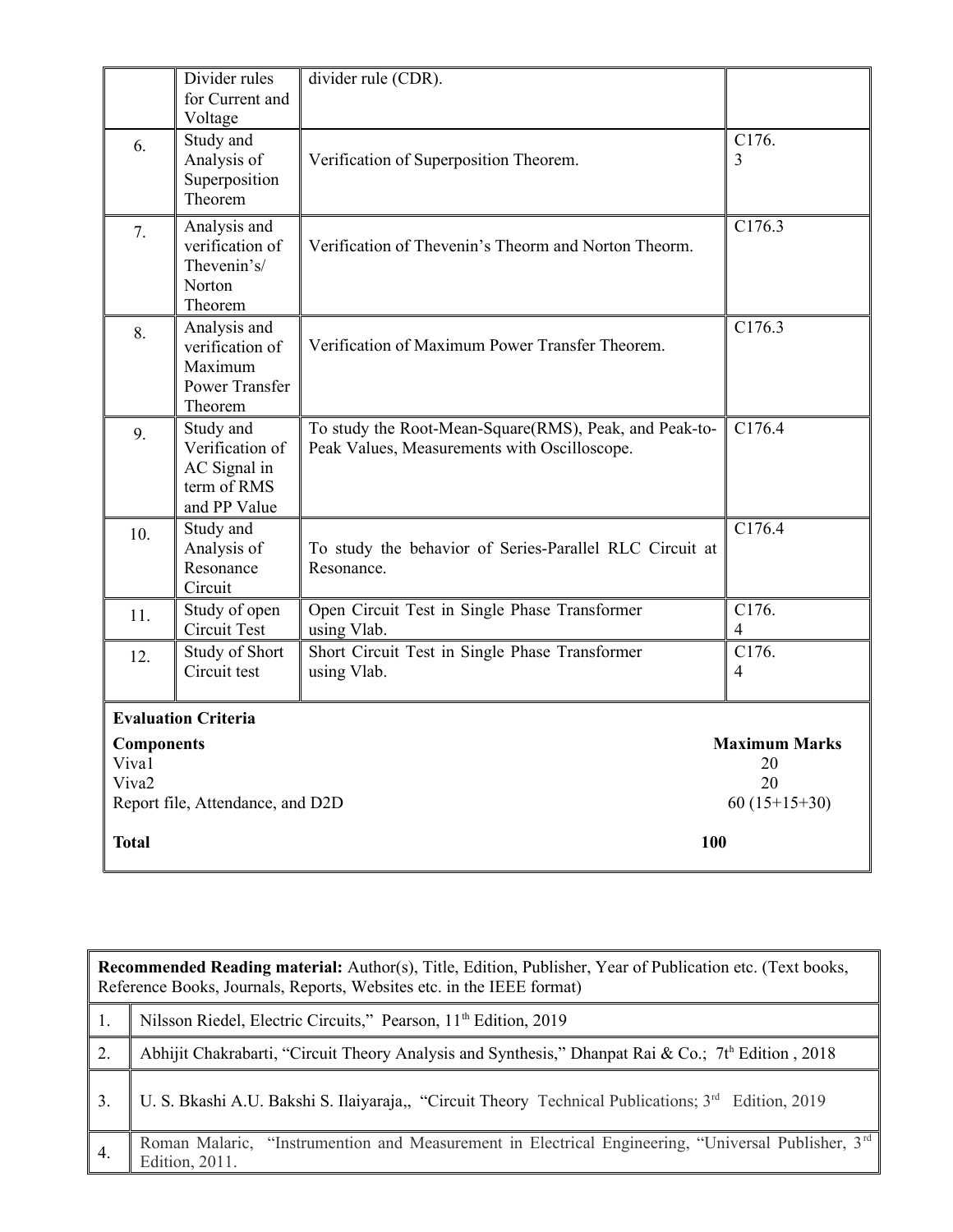|  | 5.   DP Kothar and I J Nagrath, "Electric Machine," TMH; 4 <sup>th</sup> Edition, 2010 |  |  |  |  |
|--|----------------------------------------------------------------------------------------|--|--|--|--|
|--|----------------------------------------------------------------------------------------|--|--|--|--|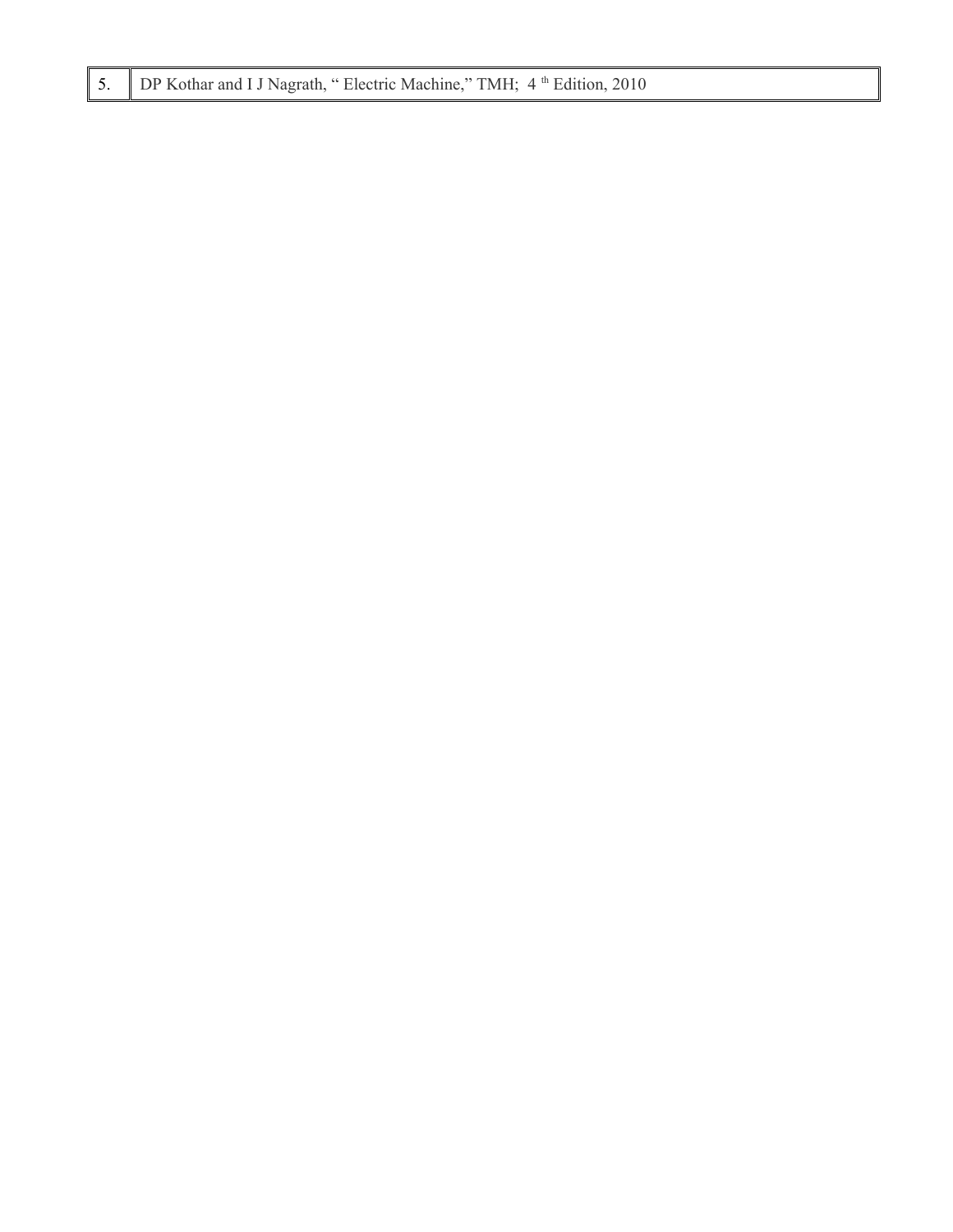#### **Detailed Syllabus Lab-wise Breakup**

| Course Code            | 15B17PH271    | <b>Semester</b> Even |                      |  | <b>Semester II Session 2019-2020</b><br><b>Month: from Jan-June</b> |
|------------------------|---------------|----------------------|----------------------|--|---------------------------------------------------------------------|
| Course Name            | Physics Lab-2 |                      |                      |  |                                                                     |
| $\blacksquare$ Credits |               |                      | <b>Contact Hours</b> |  |                                                                     |

| <b>Faculty (Names)</b> | Coordinator(s)                 | Alok Pratap Singh Chauhan                                                                                                                                                                                                                                                                            |
|------------------------|--------------------------------|------------------------------------------------------------------------------------------------------------------------------------------------------------------------------------------------------------------------------------------------------------------------------------------------------|
|                        | Teacher(s)<br>(Alphabetically) | Alok Pratap Singh Chauhan, Amit Verma, Anuj Kumar, Anuraj<br>Panwar, Bhubesh Chander Joshi, D. K. Rai, Dinesh Tripathi,<br>Himanshu Pandey, Manoj Kumar, Manoj Tripathi, N. K. Sharma,<br>Navendu Goswami, Prashant Chauhan, S. C. Katyal, Sandeep<br>Chhoker, Swati Rawal, Vikas Malik, Vivek Sajal |

|        | <b>COURSE OUTCOMES</b>                                                | <b>COGNITIVE LEVELS</b> |
|--------|-----------------------------------------------------------------------|-------------------------|
| C171.1 | Recall laser, fibre optics, semiconductor and solid state physics     | Remembering $(C1)$      |
|        | principles behind the experiments.                                    |                         |
| C171.2 | Explain the experimental setup and the principles involved behind the | Understanding $(C2)$    |
|        | experiments performed.                                                |                         |
| C171.3 | Plan the experiment and set the apparatus and take measurements.      | Applying $(C3)$         |
| C171.4 | Analyze the data obtained and calculate the error.                    | Analyzing (C4)          |
| C171.5 | Interpret and justify the results.                                    | Evaluating (C5)         |

| <b>Module</b><br>No. | <b>Title of the Module</b> | <b>List of Experiments</b>                                                                                                                                                                                                                                                                                                                                                                                                                                                                                 | $\bf CO$ |
|----------------------|----------------------------|------------------------------------------------------------------------------------------------------------------------------------------------------------------------------------------------------------------------------------------------------------------------------------------------------------------------------------------------------------------------------------------------------------------------------------------------------------------------------------------------------------|----------|
| 1.                   | Semiconductor<br>Physics   | $1(a)$ To determine the band gap in a semiconductor using its p-<br>n junction diode.<br>1(b) To draw the I-V characteristic of Solar cell and find<br>maximum power and fill factor.<br>2(a) To measure resistivity of semiconductor at different<br>temperatures by Four Probe Method.<br>2(b) To determine Band Gap of the semiconductor.<br>3(a) To study the Hall effect in semiconductor and to<br>determine its allied coefficients.<br>3(b) To study the magneto resistance of given semiconductor | $1 - 5$  |
|                      |                            | material.                                                                                                                                                                                                                                                                                                                                                                                                                                                                                                  |          |
| 2.                   | Solid State Physics        | 4. To study the Magnetostriction in metallic rod with the help<br>of Michelson interferometer arrangement.<br>5. To find the susceptibility of a paramagnetic substance<br>$(FeCl3)$ in the form of liquid or a solution.<br><b>6.</b> Study of dielectric (constant) behavior and determination of<br>Curie's temperature of ferroelectric ceramics.                                                                                                                                                      | $1 - 5$  |
| 3.                   | <b>Modern Physics</b>      | $7(a)$ To determine the value of specific charge (e/m) of an<br>electron by Thomson's method. (b) To determine the velocity<br>of ultrasonic wave in the medium of liquid using ultrasonic<br>interferometer and to determine the compressibility of the<br>given liquid.<br>8. To determine the value of specific charge (e/m) of an                                                                                                                                                                      | $1 - 5$  |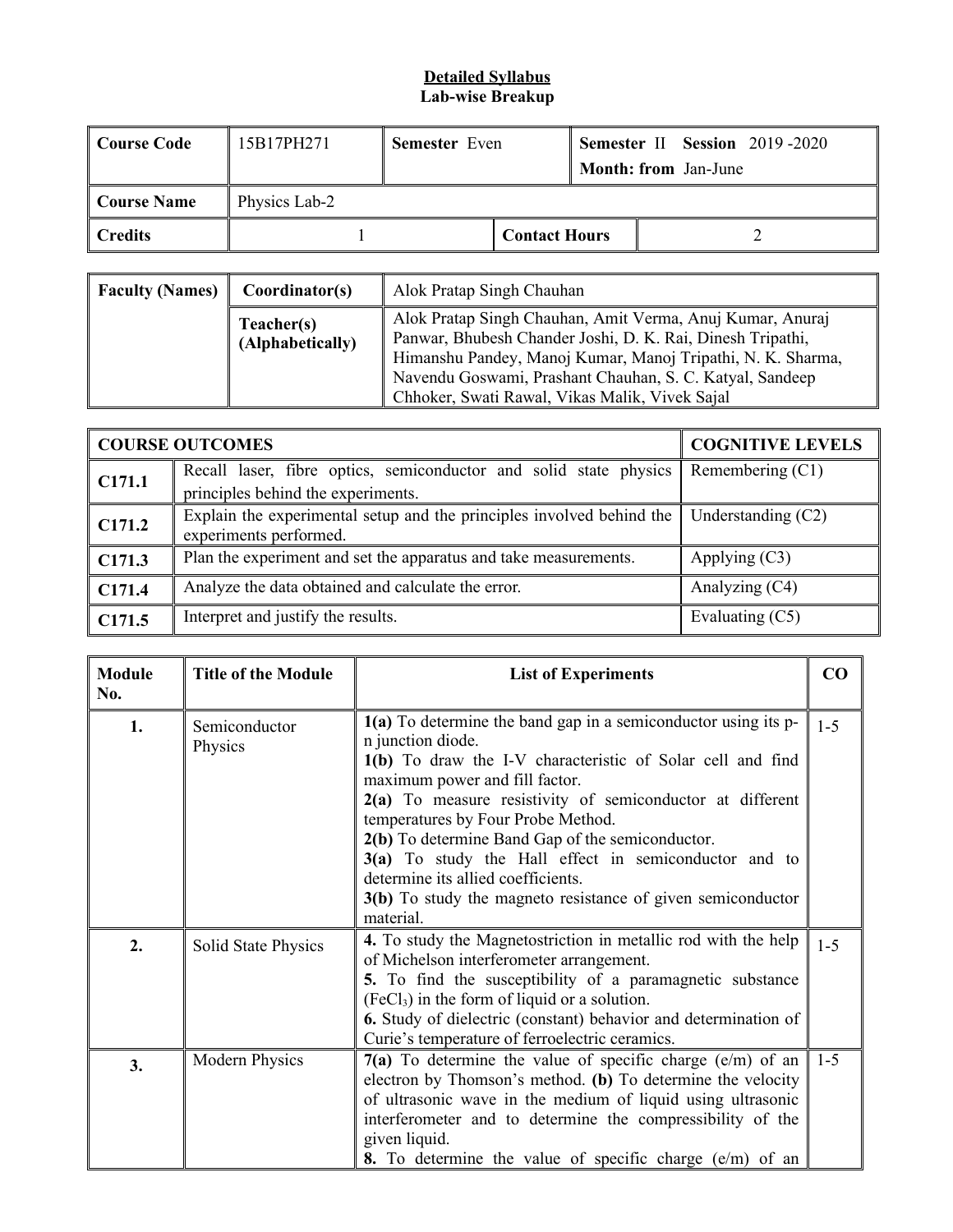|                            |                      | electron by Magnetron method.<br>9(a) To determine Planck "s Constant using LEDs of known<br>wavelength.<br>(b) To study the photovoltaic cell and hence verify the inverse<br>square law.                                                                                     |         |
|----------------------------|----------------------|--------------------------------------------------------------------------------------------------------------------------------------------------------------------------------------------------------------------------------------------------------------------------------|---------|
| 4.                         | <b>Optical Fiber</b> | 10(a) To determine the numerical aperture of a given<br>multimode optical fiber. (b) To measure the power loss at a<br>splice between two multimode fibers and to study the variation<br>of splice loss with Longitudinal and Transverse misalignments<br>of the given fibers. | $1 - 5$ |
| <b>Evaluation Criteria</b> |                      |                                                                                                                                                                                                                                                                                |         |
| <b>Components</b>          |                      | <b>Maximum Marks</b>                                                                                                                                                                                                                                                           |         |
| Mid Term Viva (V1)         |                      | 20                                                                                                                                                                                                                                                                             |         |
| End Term Viva (V2)         |                      | 20                                                                                                                                                                                                                                                                             |         |
| D2D                        |                      | 60                                                                                                                                                                                                                                                                             |         |
| <b>Total</b>               |                      | <b>100</b>                                                                                                                                                                                                                                                                     |         |

| Recommended Reading material: Author(s), Title, Edition, Publisher, Year of Publication etc. (Text books,<br>Reference Books, Journals, Reports, Websites etc. in the IEEE format) |                                  |  |
|------------------------------------------------------------------------------------------------------------------------------------------------------------------------------------|----------------------------------|--|
|                                                                                                                                                                                    | Dey and Dutta, Practical Physics |  |
|                                                                                                                                                                                    | Lab Manuals                      |  |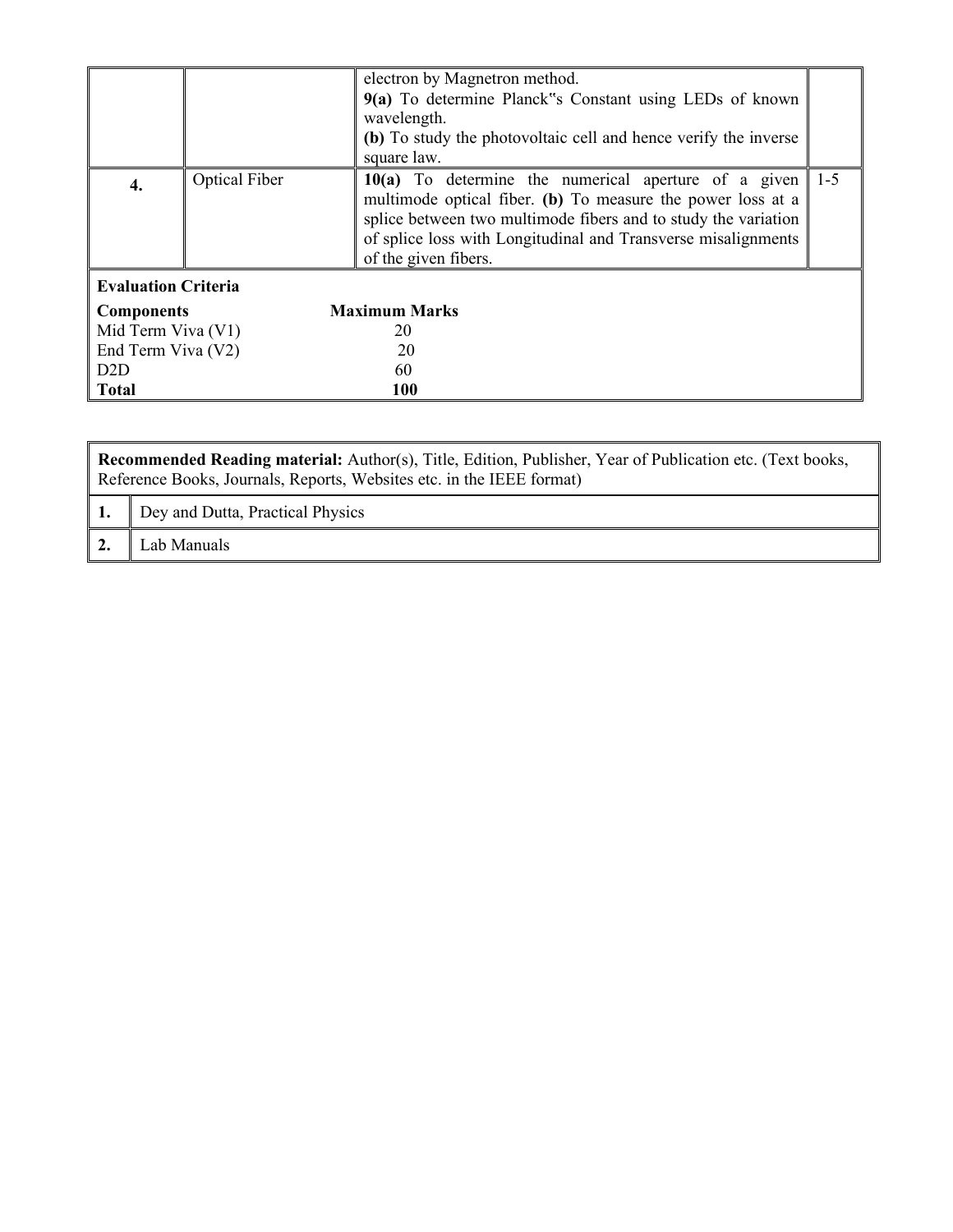## **Detailed Syllabus Lab-wise Breakup**

| Course Code | 18B15GE112 | <b>Semester:</b> Even |                      | <b>Semester:</b> $2nd$ ; <b>Session :</b> 2019 -20 |                              |
|-------------|------------|-----------------------|----------------------|----------------------------------------------------|------------------------------|
|             |            |                       |                      |                                                    | <b>Month: January - June</b> |
| Course Name | Workshop   |                       |                      |                                                    |                              |
| Credits     |            |                       | <b>Contact Hours</b> |                                                    | 03                           |

| $\parallel$ Faculty (Names) $\parallel$ Coordinator(s) |                                | Prabhakar Jha, Vimal Saini                                                   |  |
|--------------------------------------------------------|--------------------------------|------------------------------------------------------------------------------|--|
|                                                        | Teacher(s)<br>(Alphabetically) | Chandan Kumar, Deepak Kumar, Madhu Jhariya, Nitesh Kumar, and<br>Rahul Kumar |  |

|        | <b>COURSE OUTCOMES</b>                                                                                                                              | <b>COGNITIVE LEVELS</b>    |
|--------|-----------------------------------------------------------------------------------------------------------------------------------------------------|----------------------------|
| C179.1 | Tell the basic of manufacturing environment and various safety<br>measures associated with it.                                                      | Remembering Level $(C1)$   |
| C179.2 | Apply the appropriate tools to fabricate joints utilizing work-<br>bench tools.                                                                     | Applying Level $(C3)$      |
| C179.3 | Create various prototypes in the carpentry trade, fitting trade, and<br>welding trade                                                               | Creating Level (C6)        |
| C179.4 | Demonstrate the working principle of lathe, shaper and milling<br>machines and able to fabricate the prototypes of desired shape<br>and accuracies. | Understanding Level $(C2)$ |

| Modul<br>e No.                                                                                                                                                                | Title of the<br><b>Module</b> | <b>List of Experiments</b>                                                                                                                                               | CO                           |
|-------------------------------------------------------------------------------------------------------------------------------------------------------------------------------|-------------------------------|--------------------------------------------------------------------------------------------------------------------------------------------------------------------------|------------------------------|
| 1.                                                                                                                                                                            | Carpentry                     | Preparation of T joint as per the given specification.<br>Preparation of dovetail joint/ cross lap joint as per given<br>specification.                                  | C179.2,<br>C179.3            |
| 2.                                                                                                                                                                            | <b>Welding Shop</b>           | To study Gas welding/Arc welding equipment and various<br>safety measures associated with it.<br>To make butt joint and lap joint.                                       | C179.1,<br>C179.2,<br>C179.3 |
| 3.                                                                                                                                                                            | Sheet Metal Shop              | To prepare a square tray using GI sheet.<br>To prepare a funnel using GI sheet.                                                                                          | C179.2,<br>C179.3            |
| $\mathbf{4}$                                                                                                                                                                  | <b>Fitting Shop</b>           | To prepare V- groove fit as per given specifications.<br>To prepare square fit as per given specifications.                                                              | C179.2,<br>C179.3            |
| 5.                                                                                                                                                                            | Machine Shop                  | To perform turning, facing and grooving operation on Lathe.<br>To perform slotting operation on Shaper Machine.<br>To perform face milling operation on Milling Machine. | C179.4                       |
| <b>Evaluation Criteria</b>                                                                                                                                                    |                               |                                                                                                                                                                          |                              |
| <b>Maximum Marks</b><br><b>Components</b><br>Viva 1<br>20<br>Viva 2<br>20<br>Report file, Attendance, and D2D<br>60 [File Work $(20)$ + Attendance $(10)$ +(Experimental Work |                               |                                                                                                                                                                          |                              |